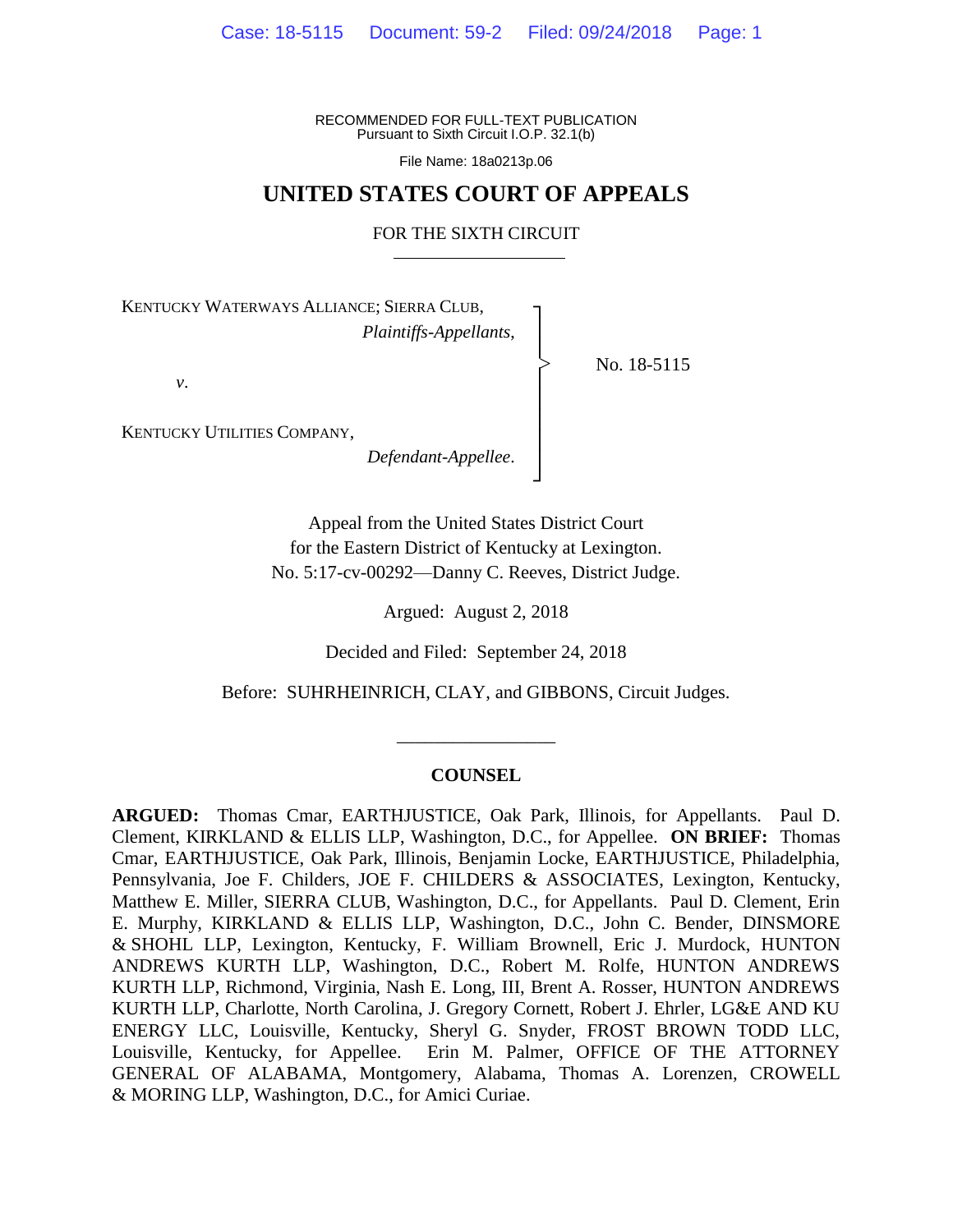SUHRHEINRICH, J., delivered the opinion of the court in which GIBBONS, J., joined, and CLAY, J., joined in part. CLAY, J. (pp. 20–29), delivered a separate opinion concurring in part and dissenting in part.

# **OPINION** \_\_\_\_\_\_\_\_\_\_\_\_\_\_\_\_\_

\_\_\_\_\_\_\_\_\_\_\_\_\_\_\_\_\_

SUHRHEINRICH, Circuit Judge. Pollutants can find their way into bodies of water in a variety of ways. Sometimes they travel by air and settle into lakes, rivers, oceans, and the like. Sometimes pipes dump pollutants directly into those waters. In this case, we consider pollution that reaches surface waters by way of subsurface water, or groundwater.

Appellee-Defendant Kentucky Utilities Company ("KU") burns coal to produce energy. It then stores the leftover coal ash in two man-made ponds. The plaintiffs here, two environmental conservation groups, contend that the chemicals in the coal ash are contaminating the surrounding groundwater, which in turn contaminates a nearby lake. They say that this conduct violates two separate federal statutes: the Clean Water Act ("CWA") and the Resource Conservation and Recovery Act ("RCRA").

With their first argument, we disagree. The CWA does not extend liability to pollution that reaches surface waters via groundwater. But RCRA does govern this conduct, and because the plaintiffs have met the statutory rigors needed to bring such a claim, the district court must hear it. We affirm in part and reverse in part.

## **I. BACKGROUND**

## **A. Statutory Framework**

We are tasked with interpreting two federal statutes in this case: the CWA and RCRA. As such, some background information on each statute is a helpful starting point.

*CWA.* Congress passed the CWA in 1972 with the stated purpose of "restor[ing] and maintain[ing] the . . . Nation's waters." 33 U.S.C. § 1251(a). To promote that goal, the CWA forbids all unpermitted polluting of navigable waters. *Id.* §§ 1311(a), 1342(a). In that sense, the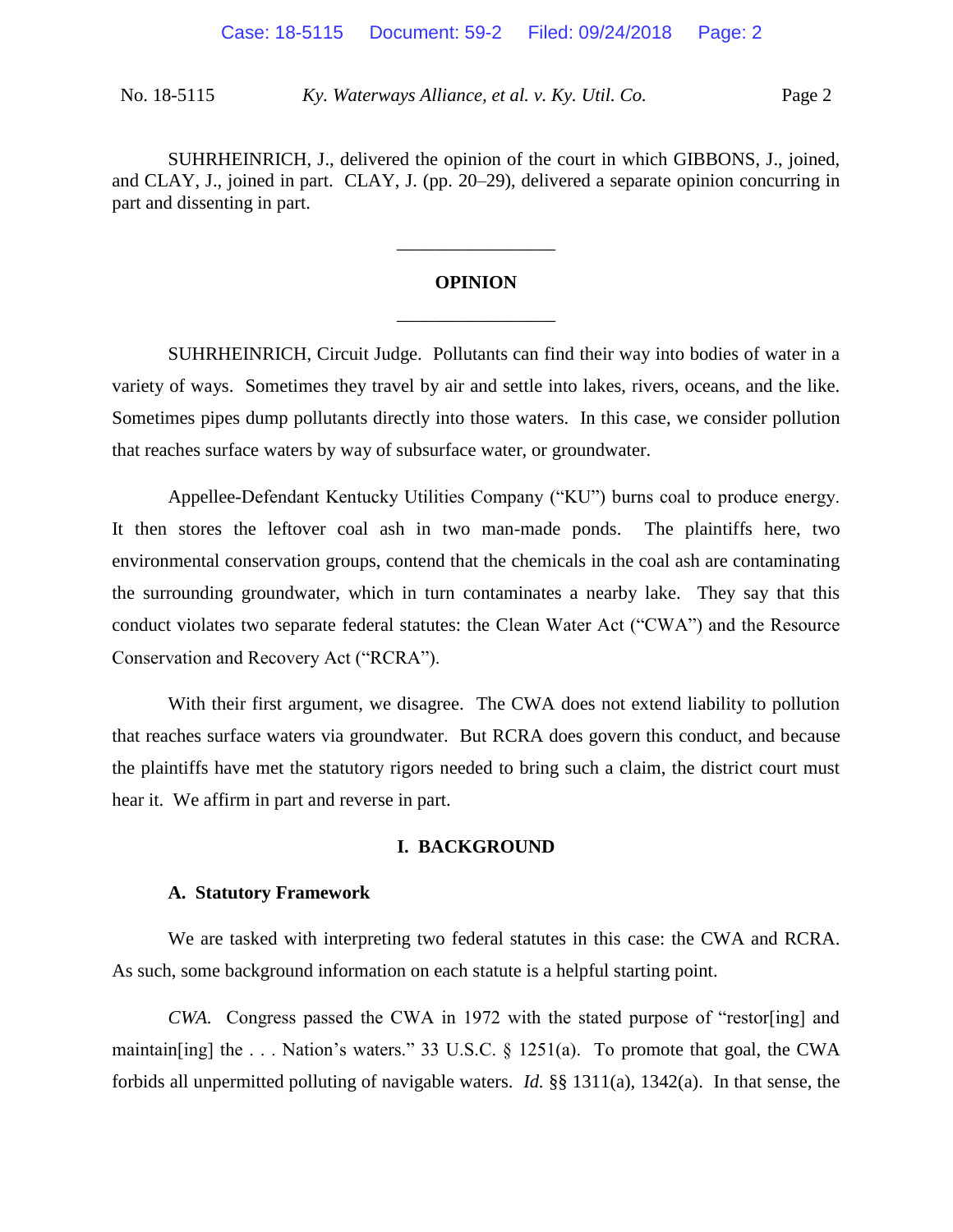statutory scheme is relatively straightforward: get a permit or do not pollute. Those permits are issued pursuant to the statute's National Pollutant Discharge Elimination System ("NPDES"). *Id.*  $\&$  1342. An NPDES permit is required in order to "discharge ... any pollutant." *Id.* § 1311(a). The discharge of a pollutant is defined as "any addition of any pollutant to navigable waters from any point source." *Id.* § 1362(12)(A). Navigable waters are broadly defined as "the waters of the United States." *Id.* § 1362(7). And a point source is a "discernible, confined and discrete conveyance." *Id.* § 1362(14). Thus, in order to add a pollutant to the waters of the United States via a conveyance, a permit must first be issued.

Congress enacted this program as a major overhaul to the CWA's predecessors, the 1948 Federal Water Pollution Control Act and the Water Quality Act of 1965. Under those two statutes, liability arose when pollutants in a given body of water exceeded certain levels. Once excess pollution was detected, enforcement authorities had to trace the pollution back to its source. Trouble was, tracing those excess levels back to a particular defendant's actions proved all but impossible—only one prosecution was levied under that regime. *See* S. Rep. No. 92-414 (1971), *as reprinted in* 1972 U.S.C.C.A.N. 3668, 3672 ("The record shows an almost total lack of enforcement. Under this procedure, only one case has reached the courts in more than two decades."). To remedy that problem, Congress changed its focus from the receiving water to the discharging source. *Id.* at 3675 ("Under [the CWA] the basis of pollution prevention and elimination will be the application of effluent limitations. Water quality will be a measure of program effectiveness and performance, not a means of elimination and enforcement. . . . With effluent limits, the [EPA] . . . need not search for a precise link between pollution and water quality.").

Alongside the CWA's broad proscriptions, Congress also sought to "recognize, preserve, and protect the primary responsibilities and rights of States to prevent, reduce, and eliminate pollution [and] to plan the development and use . . . of land and water resources." 33 U.S.C. § 1251(b). Congress achieved that goal in a few ways. For example, the CWA allows states to administer the federal NPDES permitting program, provided their regulations are at least as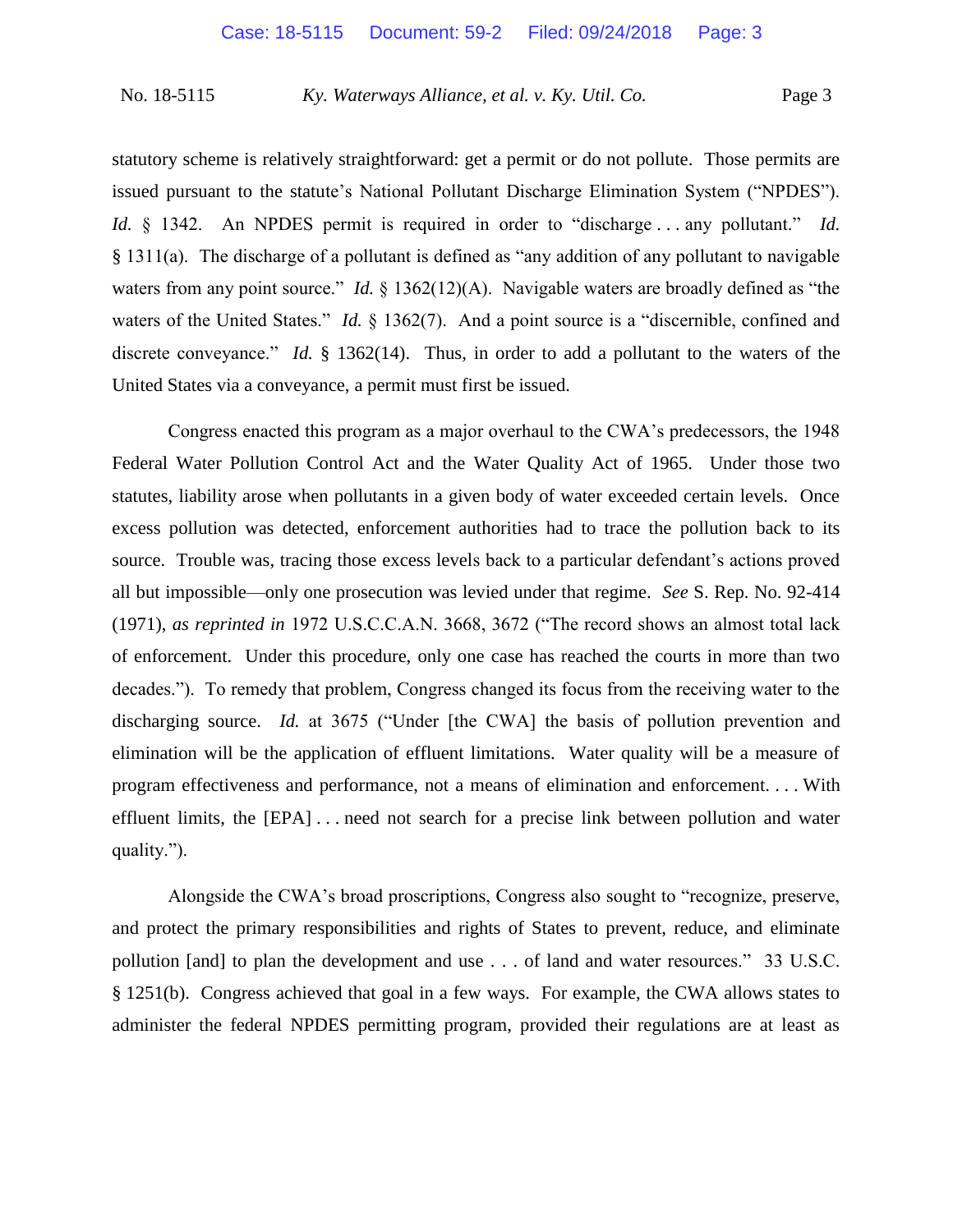stringent as the federal limitations.**<sup>1</sup>** *See id.* § 1342(b)-(d). But perhaps most notably, the CWA draws a line between point-source pollution, as described above, and nonpoint-source pollution. *Id.* § 1362(12), (14). Point-source pollution is subject to the NPDES requirements, and thus, to federal regulation under the CWA. But all other forms of pollution are considered nonpointsource pollution and are within the regulatory ambit of the states. *See id.* §§ 1314(f), 1362(12); *see also Nat'l Wildlife Fed'n v. Consumers Power Co.*, 862 F.2d 580, 588 (6th Cir. 1988) (noting that, as compared to point-source pollution, "pollution arising from nonpoint sources is to be dealt with differently, specifically through the device of areawide waste treatment management by the states" (quoting *U.S. ex rel. Tenn. Valley Auth. v. Tenn. Water Quality Control Bd.*, 717 F.2d 992, 999 (6th Cir. 1983))). Similarly, federal regulation under the CWA only extends to pollutants discharged into navigable waters, 33 U.S.C. § 1362(12), leaving the states to regulate all pollution of non-navigable waters.

As a means of enforcement, the CWA gives the EPA the power to issue orders and bring civil and criminal actions against those in violation of its provisions. *Id.* § 1319(a)-(c). Moreover, the CWA allows for private citizens to file civil actions against violators, provided they give the EPA, the relevant state, and the alleged wrongdoer sixty-days' notice prior to filing the lawsuit. *Id.* § 1365(a)-(b).

*RCRA.* Enacted four years after the CWA, RCRA is designed to "promote the protection of health and the environment and to conserve valuable material and energy resources." 42 U.S.C. § 6902(a). Like the CWA, RCRA embodies principles of cooperative federalism. The states are central to RCRA's operation, and the federal government "provid[es] technical and financial assistance to State and local governments . . . for the development of solid waste management plans." *Id.* § 6902(a)(1); §6926(b). As the text makes clear, RCRA is concerned with solid waste management, unlike the CWA, which concerns itself with water pollution. As such, the regulatory reach of RCRA begins and ends with solid waste, and the statute expressly excludes "industrial discharges which are point sources subject to [NPDES] permits under [the CWA]." *Id.* § 6903(27). So while coal ash is stored and treated in the coal ash ponds, RCRA

**<sup>1</sup>**Forty-six states, including Kentucky, have taken advantage of this provision and administer the NPDES permitting program. *See* 80 Fed. Reg. 37,054, 37,059 (June 29, 2015).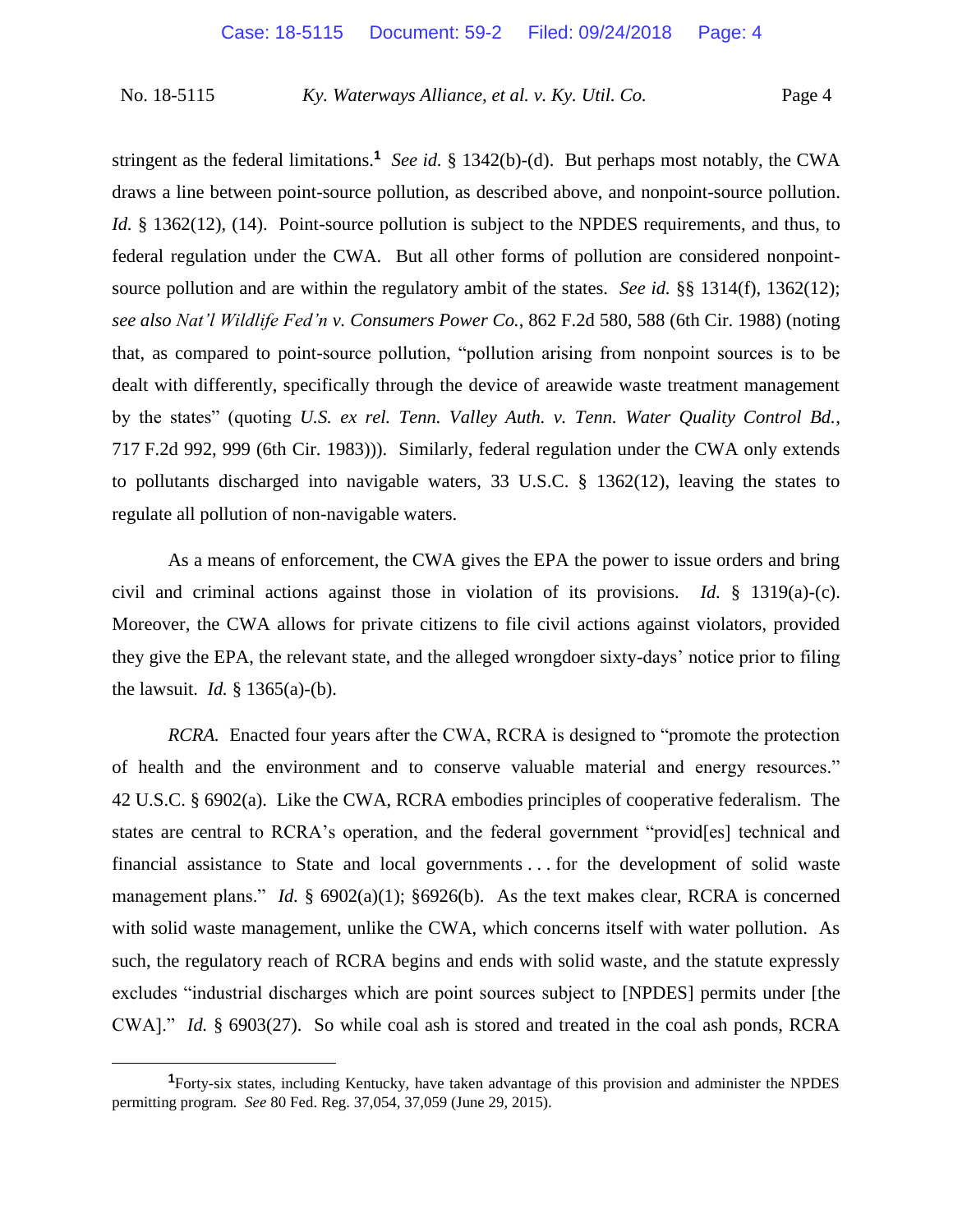governs; once the ash pond wastewater is discharged by way of a point source to navigable waters, the CWA kicks in. And when a discharge requires an NPDES permit, it is expressly excluded from RCRA's coverage.

In order to meet its objectives, RCRA encourages states to develop plans to manage solid waste. *Id.* § 6907. Specifically, RCRA requires the EPA to promulgate guidelines for solid waste disposal facilities that would help "protect<sup>[]</sup>... the quality of ground waters and surface waters from leachates." *Id.* § 6907(a)(2).

Similar to the CWA, RCRA allows the EPA and relevant state agencies to enforce the statute via civil or criminal actions. *Id.* § 6928(a), (d), (g), §6926(b). The statute also permits citizen suits. *Id.* § 6972(a). A private citizen may sue "any person . . . who has contributed or who is contributing to the past or present handling, storage, treatment, transportation, or disposal of any solid or hazardous waste which may present an imminent and substantial endangerment to health or the environment." *Id.*  $\S 6972(a)(1)(B)$ .<sup>2</sup> In order to bring such a suit, the suing party must provide ninety-days' notice to the EPA, the relevant state, and the alleged wrongdoer. *Id.*   $§ 6972(b)(2)(A).$ 

As part of its rulemaking authority under RCRA, the EPA promulgated a formal rule in 2015 addressing disposal of coal combustion residuals from electric utilities that has been dubbed the "CCR Rule." *See* 80 Fed. Reg. 21,302 (Apr. 17, 2015). The CCR Rule specifically addresses the "disposal of coal [ash] as solid waste under [RCRA]." *Id.* at 21,302. To that end, "[t]he rule requires any existing unlined CCR surface impoundment that is contaminating groundwater above a regulated constituent's groundwater protection standard to stop receiving CCR and either retrofit or close." *Id.* The rule then establishes minimum criteria for coal ash surface impoundments and requires groundwater monitoring, as well as corrective actions where groundwater contamination exceeds accepted levels. *See id.* at 21,396-408; *see also* 40 C.F.R. §§ 257.91, 257.95, 257.98.

**<sup>2</sup>**Under 42 U.S.C. §6972(a)(1)(A), private citizens may also bring a civil action against any party in violation of a RCRA regulation or permit issued under RCRA – a claim plaintiffs did not bring here.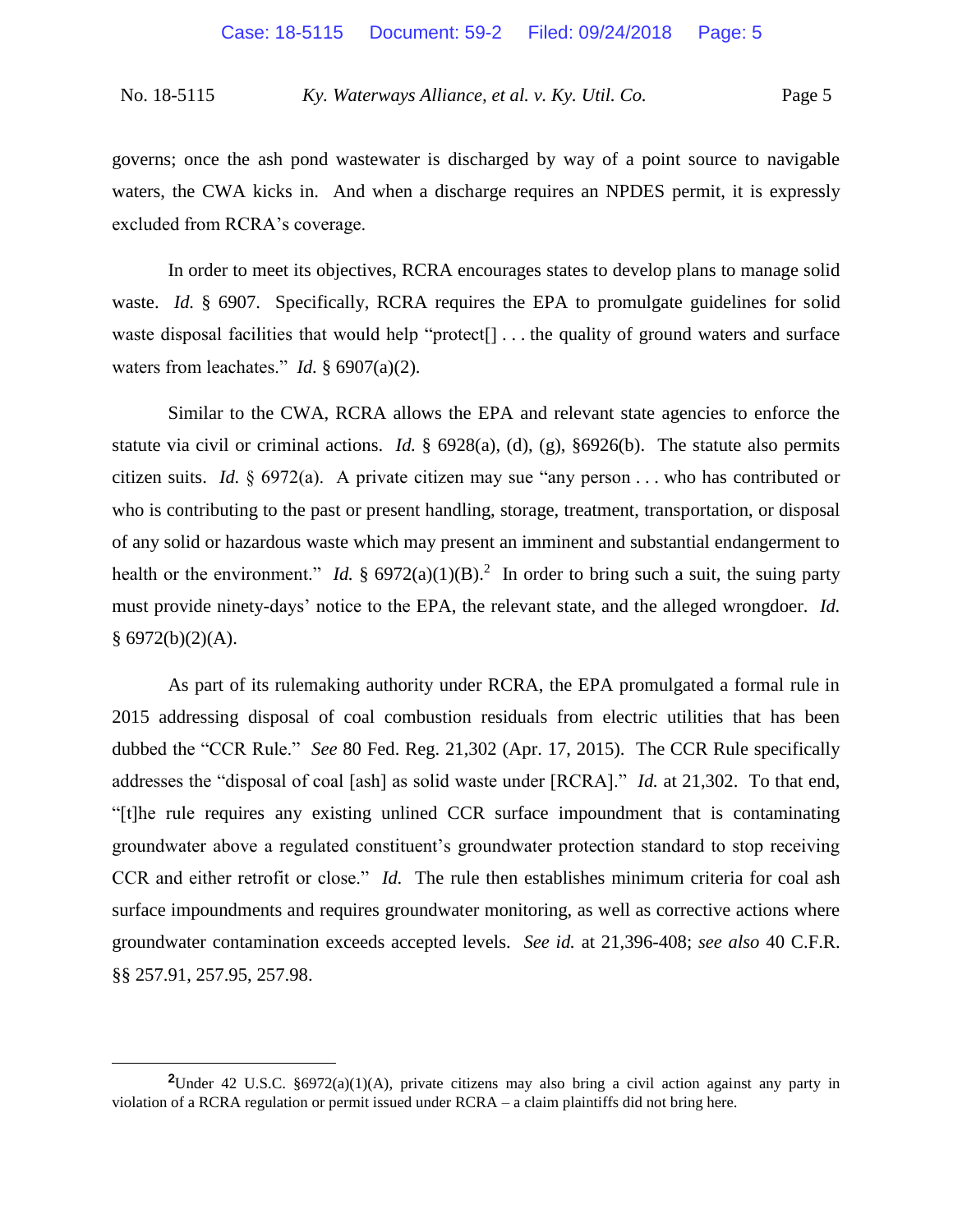#### **B. Factual Overview**

KU operates the E.W. Brown Generating Station ("E.W. Brown"). E.W. Brown is a coal-burning power plant in Kentucky. Like all similar power plants, E.W. Brown burns coal in order to heat large amounts of water. The water turns into high-pressure steam and is funneled through pipes to a series of turbines connected to generators. The steam's pressure causes the turbines to spin, which, in turn, causes the generators to produce electricity. The steam passes through the turbines where more water is piped in to cool it and convert it back into condensed water. The condensed water then returns back to the start to repeat this cycle. Just as it sounds, the process uses a lot of water—both for power generation and to cool and condense steam. Water is also used to treat the coal waste generated from this process. As a result, most coalburning power plants sit near bodies of water from which they draw for their power generation.

E.W. Brown is one such plant. It is located West of Kentucky's Dix River and adjacent to Herrington Lake, which was created by damming a portion of the Dix River. Herrington Lake is a large man-made lake, with a 4.6 square-mile footprint and a 35-mile span. It is a popular recreation destination for Kentucky residents. Since 1957, E.W. Brown has taken water from Herrington Lake in order to generate power for nearby residents.

The problem with burning coal to produce power is that the process also produces ash, or "coal combustion residuals" (commonly referred to as "CCRs"). Two forms of ash are generated by burning coal: (1) light-weight ash known as "fly ash" that is carried through the smokestacks and discharged into the air;**<sup>3</sup>** and (2) heavier particles known as "bottom ash" that remain at the base of the smokestacks. The bottom ash needs to be removed and disposed of in order to create room for new coal to be burned in the furnaces.

To dispose of coal ash, KU uses a "sluice" system—it combines the ash with lots of water and pipes that wastewater into man-made ponds nearby.<sup>4</sup> Once discharged into those ponds, the ash sinks into the banks and the bottoms of the ponds, where it is intended to remain

**<sup>3</sup>**Fly ash is otherwise regulated and not directly implicated in this lawsuit.

**<sup>4</sup>**The two ash ponds are designed to discharge wastewater into Herrington Lake (by way of one of its nearby inlets, "Curds Inlet"). Those discharges are covered by NPDES permits and are not the subject of this litigation.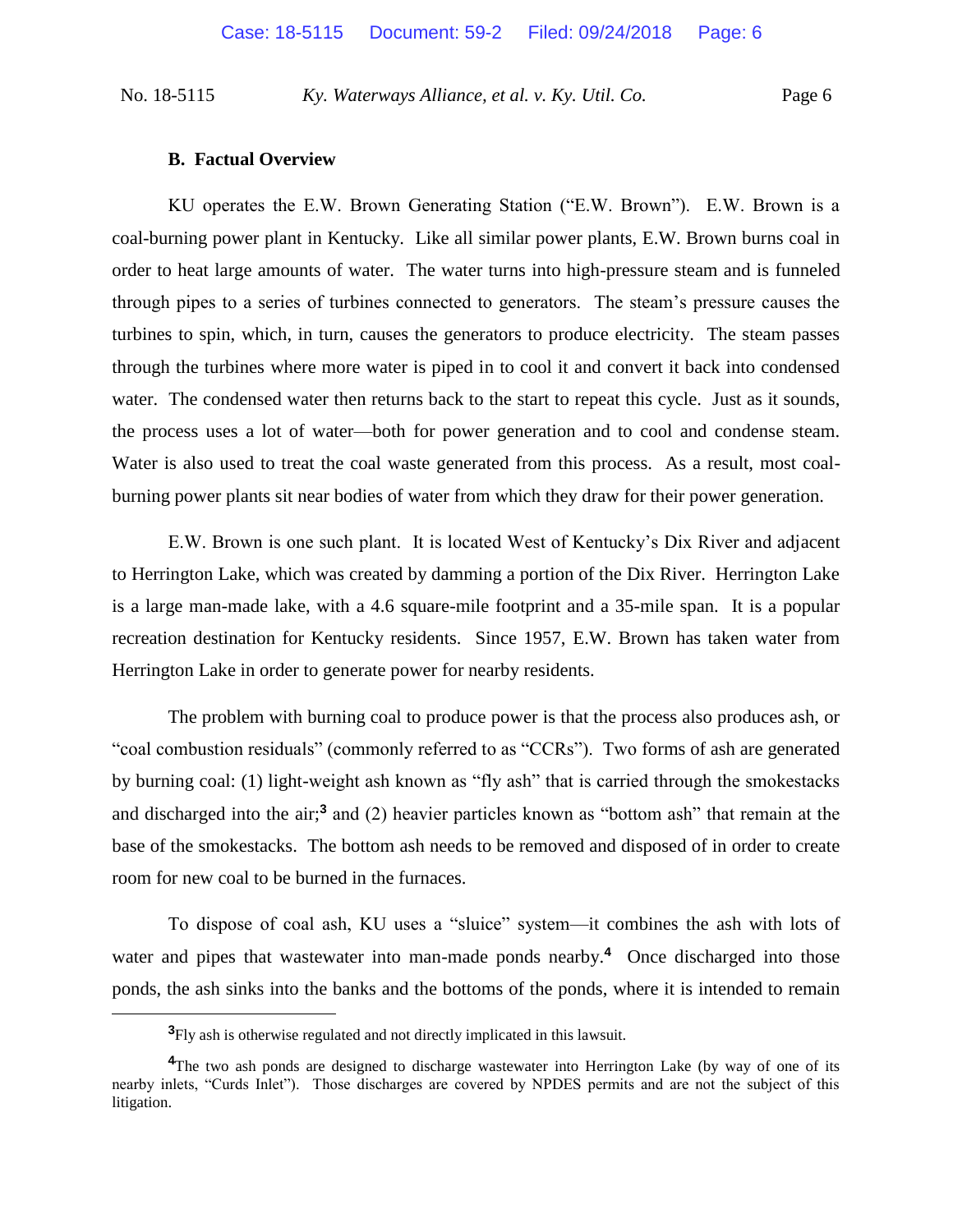permanently. KU has constructed two ash ponds at E.W. Brown, unceremoniously titled the "Main Ash Pond" and the "Auxiliary Ash Pond." The Main Ash Pond has twice been expanded since it was opened and currently stretches 114 acres. It is estimated to house six million cubic yards of coal ash. The Auxiliary Ash Pond was first constructed as a temporary reservoir while KU expanded the Main Ash Pond. It covers 29.9 acres.

The plaintiffs, two environmental groups: Sierra Club and Kentucky Waterways Alliance (collectively "Plaintiffs"), contend that groundwater flows cause the ash ponds to release pollutants into Herrington Lake.

Some background on groundwater and its flow is necessary. Groundwater is subsurface water that tends to migrate from high elevation to low elevation. Different subsurface materials allow passage of groundwater at different rates and in different volumes. For example, groundwater can hardly flow through clay, whereas it may pass quickly through fractured rock. Those types of terrain that facilitate groundwater movement—like fractured rock—are known as "aquifers," whereas relatively impermeable terrain—like clay—is known as an "aquitard."

Plaintiffs' concern is that the ash ponds are contaminating the nearby groundwater and that this groundwater flows into Herrington Lake, causing excess pollution. The problem is exacerbated, they say, by the fact that the ash ponds sit on top of an aquifer. Specifically, the two ash ponds were built on top of karst terrain. Karst is created when a highly-soluble subsurface rock, often limestone, erodes. This creates a series of caverns, sinkholes, tunnels, and paths. Plaintiffs argue that because the ash ponds sit atop karst terrain, the groundwater flows through it more quickly and more abundantly, thus increasing the rate of pollution into Herrington Lake.

Coal ash can pollute water with a number of different chemicals including, but not limited to, arsenic, lead, calcium, and boron. What caught Plaintiffs' attention in this case was another of those chemicals: selenium. Plaintiffs hired an ecotoxicology expert to test the water near E.W. Brown and he discovered elevated selenium levels in Herrington Lake and in the groundwater surrounding the coal ash ponds. He also found that the fish in Herrington Lake were already being harmed by the selenium levels. While selenium is healthy (indeed,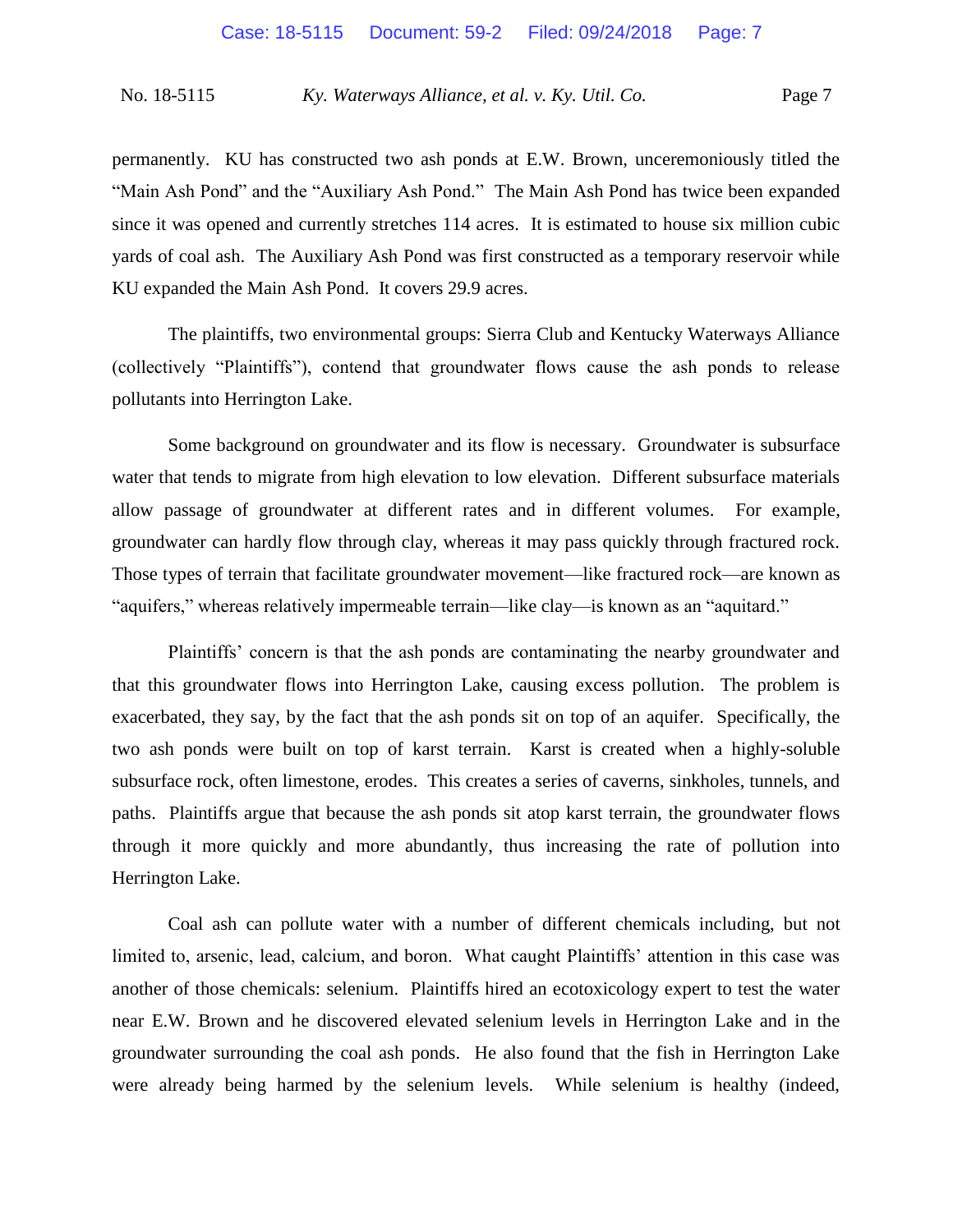necessary) in certain small amounts, too much of it can become extremely toxic for fish. Excess selenium accumulates in fish tissue, where it is passed to offspring through a parent's eggs. This can kill developing fish before they hatch or lead to deformities such as misshapen bones once they hatch Those deformities are often lethal. In short, selenium poisoning poses a critical problem for aquatic wildlife.

## **C. Regulatory Overview**

In 2011, KU decided to convert its Main Ash Pond into a dry landfill. It submitted its application to do so to the Kentucky Department of Environmental Protection ("KDEP") in August 2011. KDEP required KU to monitor the groundwater surrounding the Main Ash Pond before it would issue a landfill permit. In 2013, KU submitted a report based on its testing that showed increased levels of certain chemicals in nearby areas. After reviewing the report, KDEP issued KU a permit to build the landfill, but it withheld the permit KU needed to operate it. To earn the operation permit, KDEP required KU to submit another plan outlining the actions it planned to take to treat contaminated groundwater and prevent further contamination. KU submitted that plan in February 2015 and, over Plaintiffs' objections, KDEP issued KU an operating permit for the landfill.

Displeased with that outcome, Plaintiffs notified the relevant parties that they intended to sue KU under both the CWA and RCRA. KDEP reviewed Plaintiffs' notice and their corresponding groundwater studies and determined that KU was in violation of its water pollution limits. It issued a Notice of Violation to that effect in January 2017. Kentucky's Energy and Environment Cabinet (the "Cabinet") and KU then entered into an "Agreed Order" in an effort to address the pollution problem. As required by the Agreed Order, KU submitted a "Corrective Action Plan" ("CAP") in April 2017. It outlined extensive monitoring that KU was required to conduct in order to track the progress of the pollution coming from the coal ash ponds. If those studies indicated that the pollution was not improving, the CAP contemplated additional remedial measures.

Unsatisfied, Plaintiffs filed their federal lawsuit in the Eastern District of Kentucky in July 2017. The district court dismissed both of Plaintiffs' claims. First, it rejected Plaintiffs'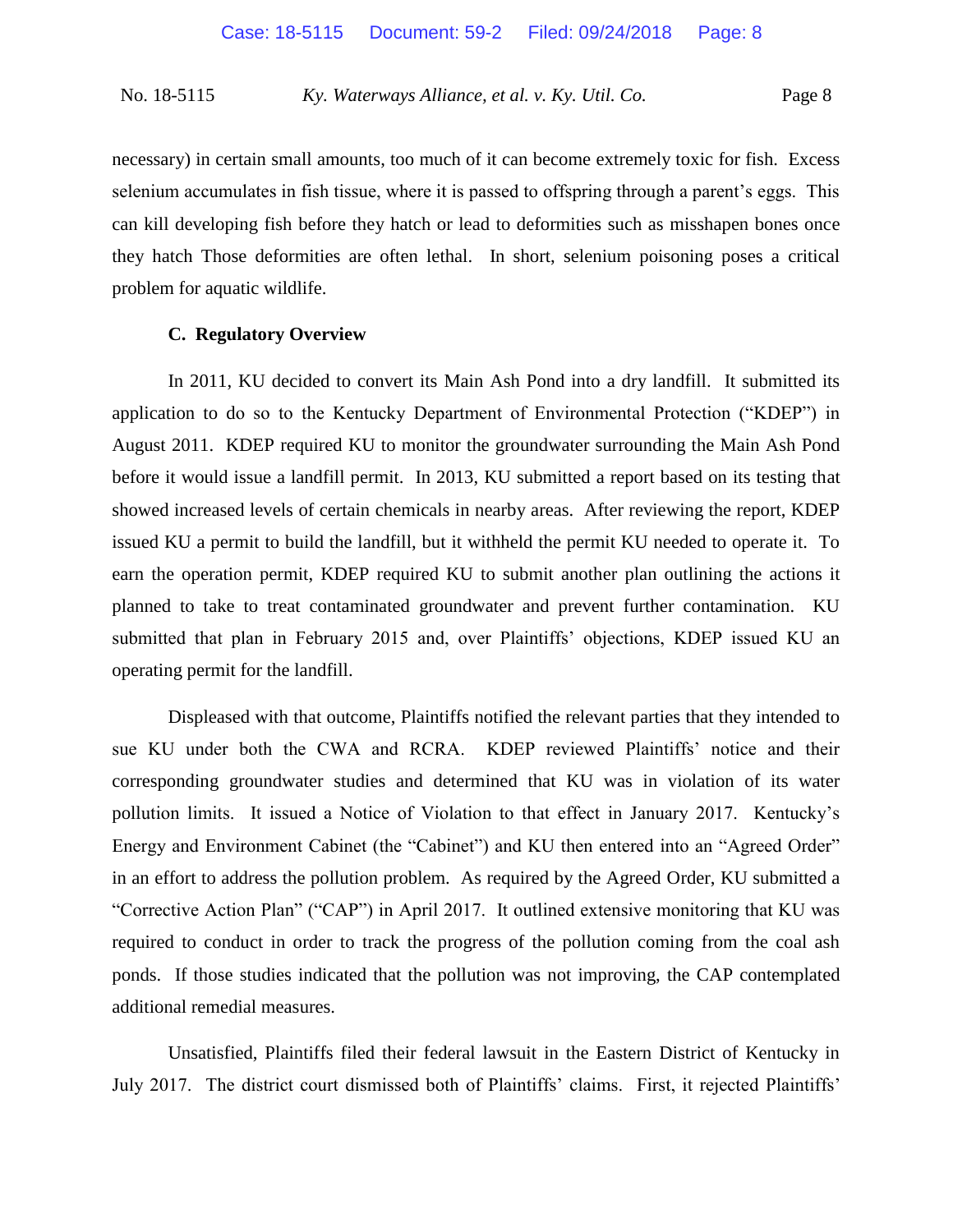legal contention that the CWA covers pollution of this sort. Second, it held that Plaintiffs lacked standing on their RCRA claim because it could not redress a claim that was already being remedied by Kentucky's regulatory agencies. Since it concluded that Plaintiffs lacked standing, the district court held that it did not have jurisdiction to hear their claim.

## **II. ANALYSIS**

We review the district court's order granting KU's motion to dismiss de novo. *U.S. Citizens Ass'n v. Sebelius*, 705 F.3d 588, 597 (6th Cir. 2013). Plaintiffs' complaint may only proceed if it alleges "sufficient factual matter, accepted as true, to 'state a claim to relief that is plausible on its face.'" *Ashcroft v. Iqbal*, 556 U.S. 662, 678 (2009) (quoting *Bell Atl. Corp. v. Twombly*, 550 U.S. 544, 570 (2007)).

## **A. CWA Claim**

 $\overline{a}$ 

A CWA claim comes to life when five elements are present: "(1) a *pollutant* must be (2) *added* (3) *to navigable waters* (4) *from* (5) *a point source*." *Consumers Power Co.*, 862 F.2d at 583 (quoting *Nat'l Wildlife Fed'n v. Gorsuch*, 693 F.2d 156, 165 (D.C. Cir. 1982)). In order for groundwater pollution that ultimately affects surface waters to fall within the scope of the CWA, it must fit within those five elements. Plaintiffs offer two theories as to why their claim does.

First, they argue that groundwater is a point source that deposits pollutants into Herrington Lake. This theory treats groundwater as if it were a pipe through which pollutants travel. Plaintiffs also argue that the karst terrain that carries the groundwater is a point source in that it amounts to a network of conduits through which pollutants flow. We refer to this theory as the "point source" theory.

Next, Plaintiffs adopt the so-called "hydrological connection" theory.<sup>5</sup> Under this approach, groundwater is not considered a point source, but rather a medium through which

**<sup>5</sup>**This theory has also been referred to as the "conduit" theory. See, e.g., Damien Schiff, Keeping the Clean Water Act Cooperatively Federal—or, Why the Clean Water Act Does Not Directly Regulate Groundwater Pollution, 42 Wm. & Mary Envtl. L. & Pol'y Rev. 447, 467-68 (2018).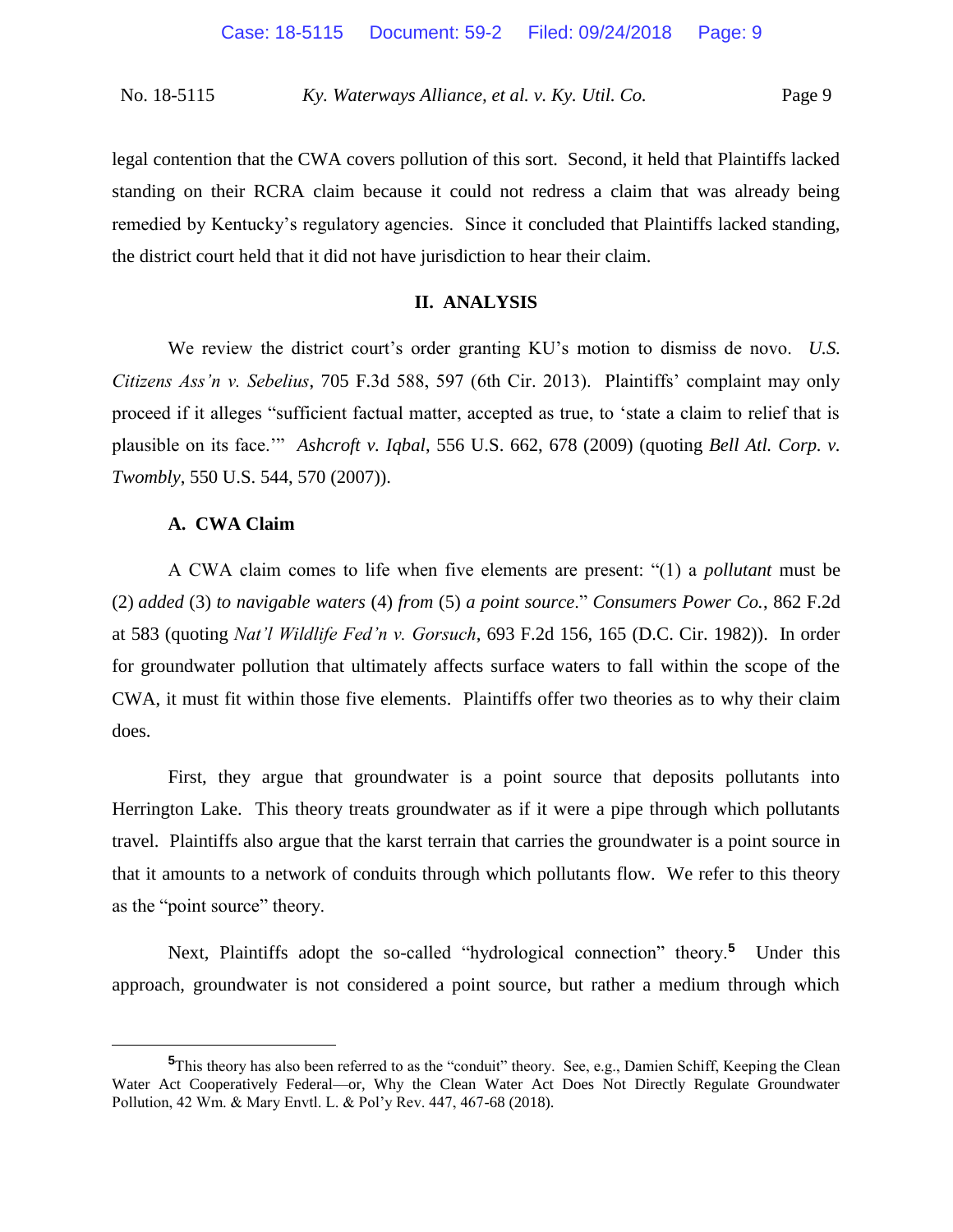pollutants pass before being discharged into navigable waters. The point sources under this theory, as Plaintiffs argue, are the coal ash ponds themselves.

We reject both theories; the CWA does not extend its reach to this form of pollution. The text and statutory context of the CWA make that clear. In so holding, we disagree with the decisions from our sister circuits in *Upstate Forever v. Kinder Morgan Energy Partners, L.P.*, 887 F.3d 637 (4th Cir. 2018), and *Hawai'i Wildlife Fund v. Cty. of Maui*, 886 F.3d 737 (9th Cir. 2018).**<sup>6</sup>**

*Text.* To resolve this issue, the CWA's text is both a helpful starting place and a mandatory one. *See Mich. Flyer LLC v. Wayne Cty. Airport Auth.*, 860 F.3d 425, 428 (6th Cir. 2017). As noted, the CWA regulates parties that pollute navigable waters where that pollution comes from a "point source." 33 U.S.C. §§ 1311(a), 1362(12). A point source, in turn, is a "discernible, confined and discrete conveyance." *Id.* § 1362(14). Thus, for pollution to be governed by the CWA, it must have traveled through a conveyance, and that conveyance must have been discernable, confined, and discrete.

Plaintiffs' point source theory fails because neither groundwater nor the karst through which it travels is a point source under these definitions. While groundwater may indeed be a "conveyance" in that it carries pollutants, *see Convey*, Webster's Third New International Dictionary, Unabridged. 2018.. Web. 21 Aug. 2018 ("To bear from one place to another"; "[T]o transfer or deliver"), it is not "discernible," "confined" or "discrete." To be discernible, groundwater must be capable of being "recognize[d] or identif[ied] as separate or distinct." *Discern*, Webster's Third New International Dictionary, Unabridged. 2018.. Web. 22 Aug. 2018. Similarly, it must be discrete, meaning it must "constitut[e] a separate entity" or "consist[] of distinct . . . elements," *Discrete*, Webster's Third New International Dictionary, Unabridged. 2018.. Web. 22 Aug. 2018, and it must be confined, meaning "limited to a particular location," *Confined*, Webster's Third New International Dictionary, Unabridged. 2018.. Web. 22 Aug. 2018. But groundwater is none of those things. By its very nature, groundwater is a "diffuse

**<sup>6</sup>**The Second Circuit also heard argument on this issue recently. *26 Crown St. Assocs., LLC v. Greater New Haven Reg'l Water Pollution Control Auth.*, No 17-2426 (2d Cir. Apr. 18, 2018), ECF No. 165. The court subsequently issued a six-month stay pending settlement talks. *Id.* at ECF No. 176.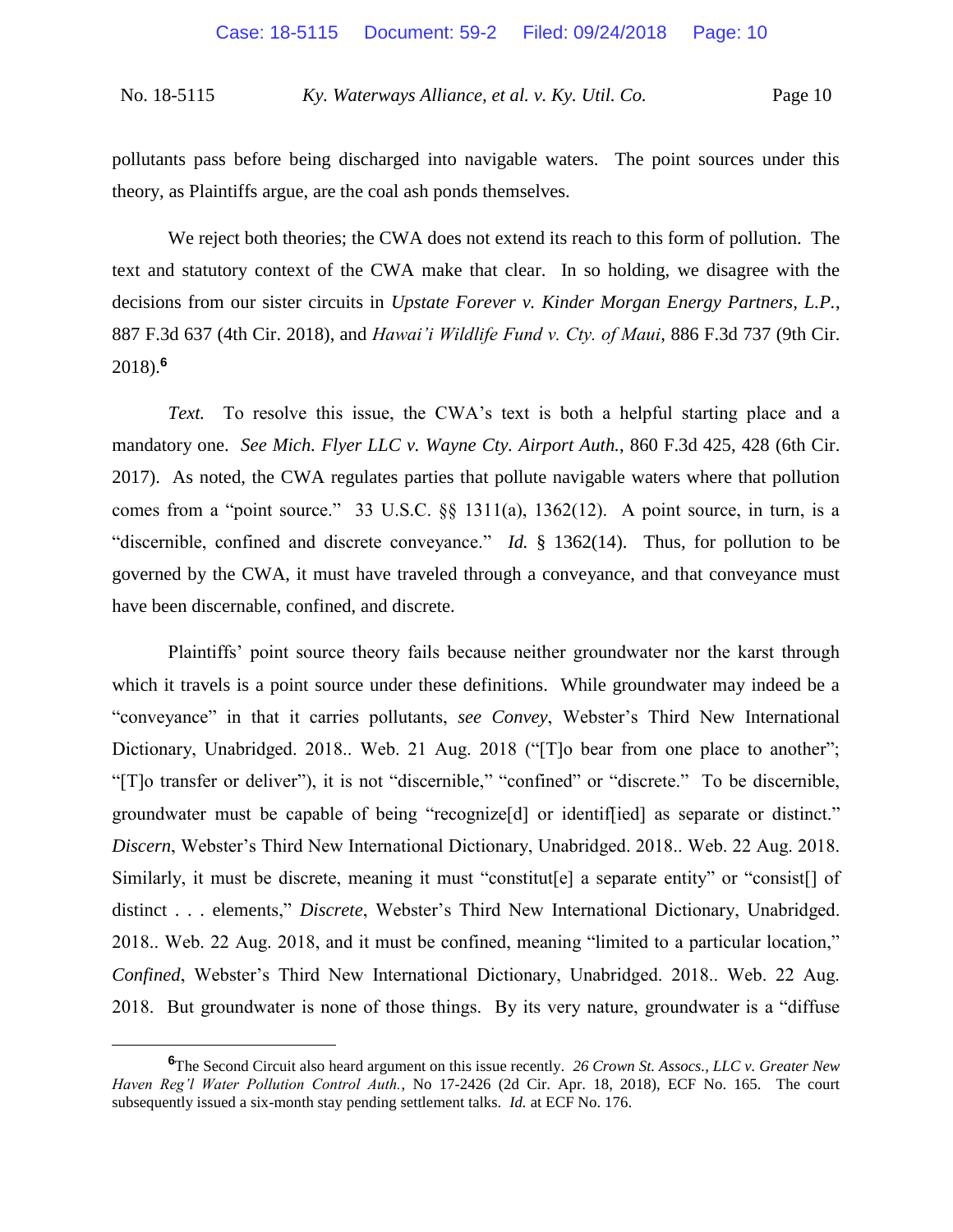medium" that seeps in all directions, guided only by the general pull of gravity. *See 26 Crown St. Assocs., LLC v. Greater New Haven Reg'l Water Pollution Control Auth.*, No. 3:15-CV-1439, 2017 WL 2960506, at \*8 (D. Conn. July 11, 2017). Thus, it is neither confined nor discrete. And while dye traces can roughly and occasionally track the flow of groundwater, they do not render groundwater "discernible." Indeed, Plaintiffs' own expert explained that when he injected dyes into three different locations from the Main Ash Pond in 2012, only one was recovered. One cannot look at groundwater and discern its precise contours as can be done with traditional point sources like pipes, ditches, or tunnels. 33 U.S.C. § 1362(14). For that reason, the CWA's text forecloses an argument that groundwater is a point source.

Plaintiffs' spin-off argument—that the karst underlying the coal ash ponds is a point source—fares no better. They contend that the soluble rock has given way to subsurface conduits and pipes, making the groundwater system discernible, confined, and discrete. But this argument still treats the groundwater system as the point source. All that differs between groundwater in the more traditional sense and groundwater in this case is the terrain through which it passes. As noted, some terrain allows for speedier groundwater flow (like karst); some is less conducive (like clay). The only difference is expediency. That groundwater may move more quickly through karst does not change that it is neither discernable, discrete, nor confined. See 33 U.S.C. § 1362(14).<sup>7</sup> Accordingly, the CWA's text does not support the argument that either groundwater or the karst that carries it is a point source.

The CWA's text also forecloses the hydrological connection theory. The backbone of Plaintiffs' argument in favor of the hydrological connection theory is that the relevant CWA provision does not contain the word "directly." Because it only prohibits the discharge of pollutants "to navigable waters from any point source," *id.* § 1362(12)(A), they argue that the CWA allows for pollutants to travel from a point source *through* nonpoint sources en route to navigable waters. The CWA's text suggests otherwise.

First, the guidelines by which a CWA-regulated party must abide—the heart of the CWA's regulatory power—are known as "effluent limitations." *Id.* § 1362(11); §1314(b).

<sup>&</sup>lt;sup>7</sup>Indeed, in Plaintiffs' comments in opposition to KU's landfill permit, they pointed out that karst-related groundwater flows are "unpredictable."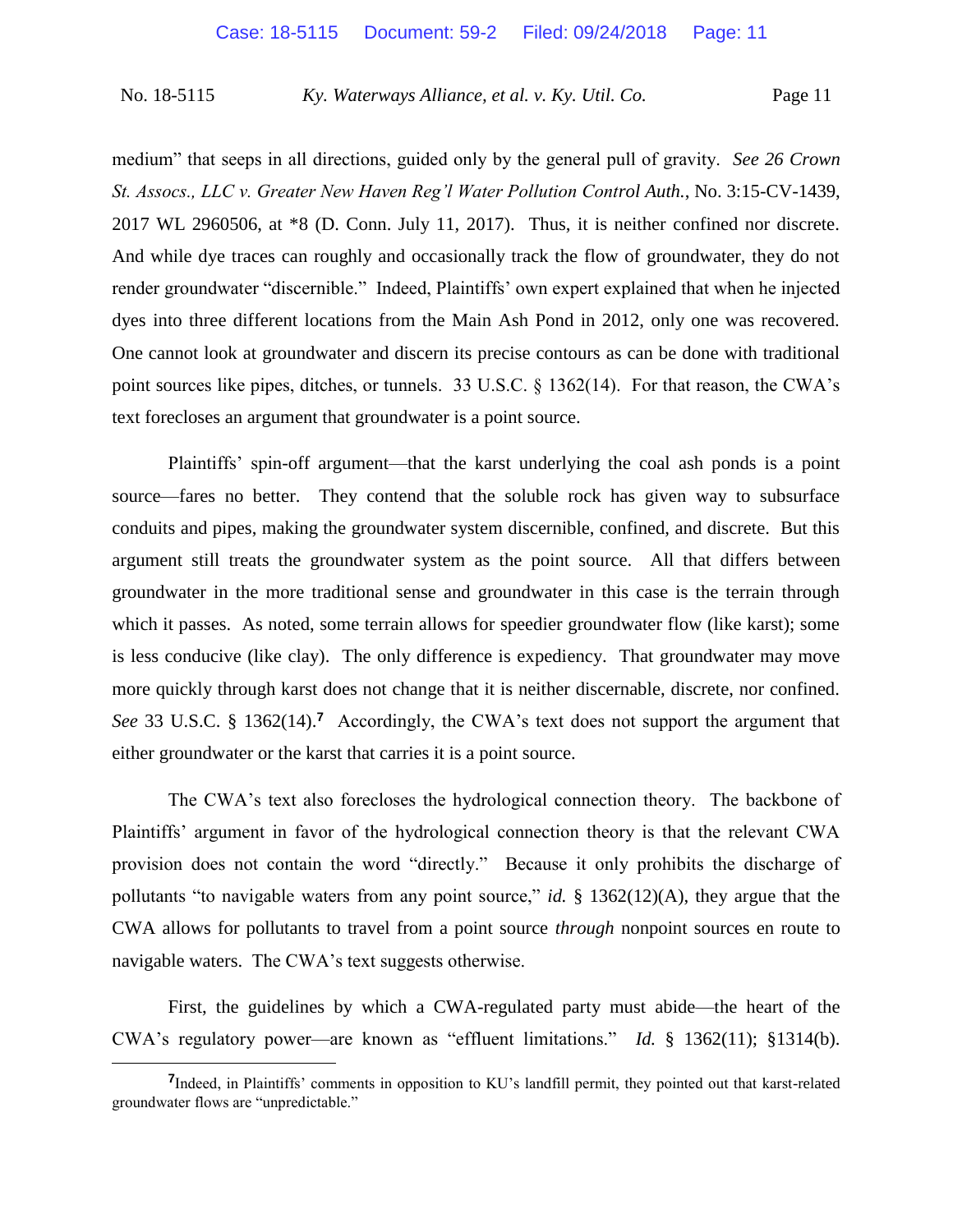These are caps on the quantities of pollutants that may be discharged from a point source and are prescribed on an industry-by-industry basis. *See id.* § 1314(b). The CWA defines effluent limitations as restrictions on the amount of pollutants that may be "discharged from point sources *into* navigable waters." *Id.* § 1362(11) (emphasis added). The term "into" indicates directness. It refers to a point of *entry*. *See Into*, Webster Third New International Dictionary, Unabridged. 2018.. Web.21 Aug. 2018 ("[E]ntry, introduction, insertion."); *Into*, Oxford English Dictionary (2d ed. 1989) ("Expressing motion to a position within a space or thing: To point within the limits of; to the interior of; *so as to enter*.") (emphasis added). Thus, for a point source to discharge *into* navigable waters, it must dump *directly* into those navigable waters—the phrase "into" leaves no room for intermediary mediums to carry the pollutants.

Moreover, the CWA addresses only pollutants that are added "*to* navigable waters *from* any point source." 33 U.S.C.  $\S$  1362(12)(A) (emphasis added). Accordingly, the CWA requires two things in order for pollution to qualify as a "discharge of a pollutant": (1) the pollutant must make its way to a navigable water (2) by virtue of a point-source conveyance. Under the facts of this case, KU is discharging pollutants into the groundwater and the groundwater is adding pollutants to Herrington Lake. But groundwater is not a point source. Thus, when the pollutants are discharged to the lake, they are not coming *from* a point source; they are coming from groundwater, which is a nonpoint-source conveyance. The CWA has no say over that conduct.<sup>8</sup>

<sup>&</sup>lt;sup>8</sup>It bears noting that even if there were some legal basis for the hydrological connection theory, Plaintiffs would still be required to identify a point source. Here, they contend that the coal ash ponds are point sources. We doubt the correctness of that position. A point source, by definition, is a "conveyance." 33 U.S.C. § 1362(14). Coal ash ponds are not conveyances—they do not "take or carry [pollutants] from one place to another." *Convey*, American Heritage Dictionary; *see also Convey*, Merriam-Webster Dictionary ("[T]o bear from one place to another."); *Convey*, Oxford English Dictionary ("To transport, carry, take from one place to another."). In fact, ash ponds are quite the opposite; they are designed to *store* coal ash in place.

The Fourth Circuit recently reached the same conclusion, rejecting Sierra Club's argument that Dominion Energy's landfill and settling ponds served as point sources because they allow arsenic from coal ash to leach into the groundwater and then to navigable waters. *See Sierra Club v. Va. Elec. & Power Co.*, No. 17-1952, --- F.3d ---, 2018 WL 4343513 (4th Cir. Sept. 12, 2018):

We conclude that while arsenic from the coal ash stored on Dominion's site was found to have reached navigable waters—having been leached from the coal ash by rainwater and groundwater and ultimately carried by groundwater into navigable waters—that simple causal link does not fulfill the Clean Water Act's requirement that the discharge be from a point source. By its carefully defined terms, the Clean Water Act limits its regulation under  $\S$  1311(a) to discharges from "*any discernible, confined and discrete conveyance*." 33 U.S.C. § 1362(14) (emphasis added). The definition includes, "but [is] not limited to[,] any pipe, ditch, channel, tunnel,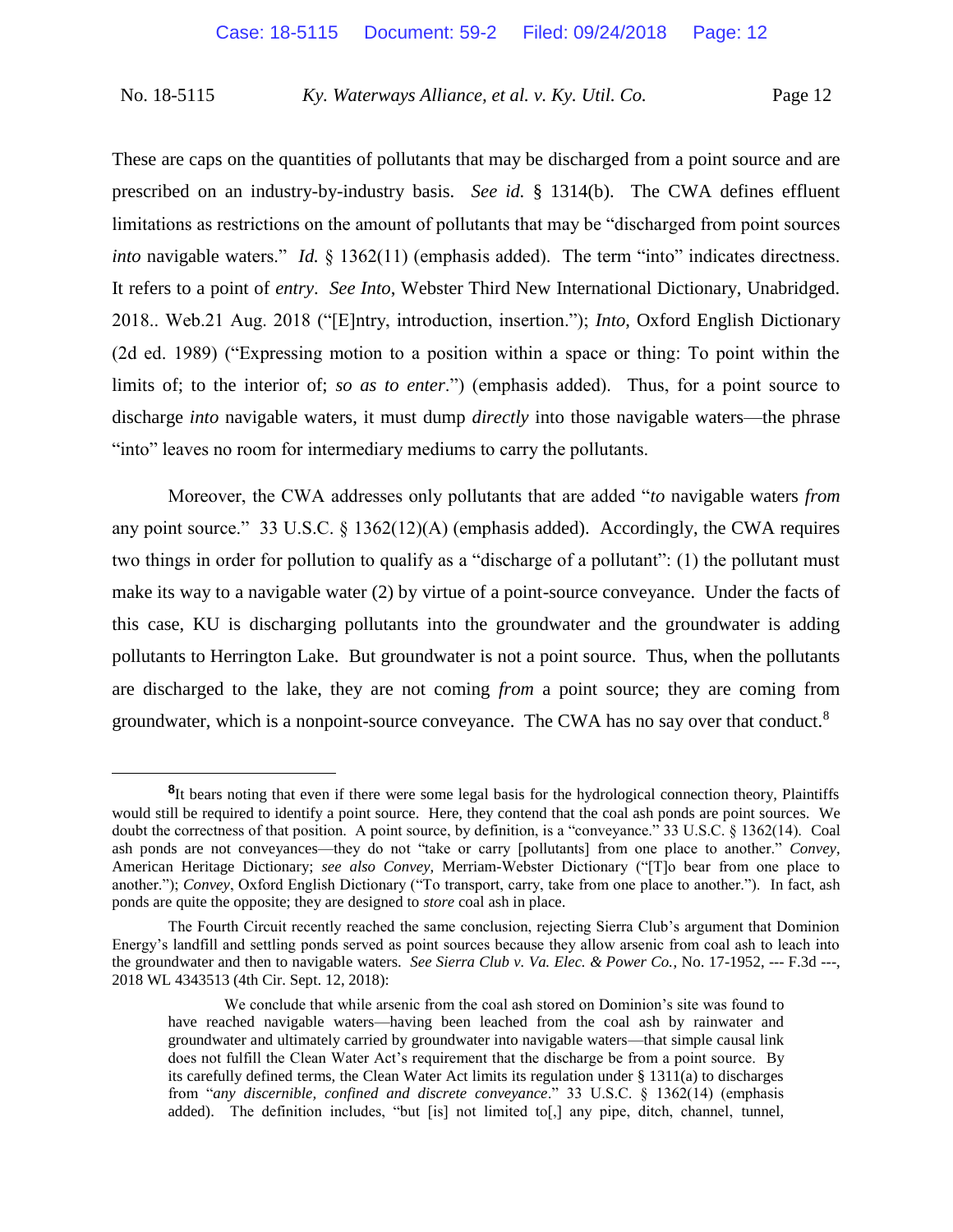Often, proponents of the hydrological connection theory turn to *Rapanos v. United States*, 547 U.S. 715 (2006) in support of their position. *See, e.g.*, *Upstate Forever*, 887 F.3d at 650; *Hawai'i Wildlife Fund*, 886 F.3d at 748. In *Rapanos*, the Supreme Court noted that "[t]he [CWA] does not forbid the 'addition of any pollutant *directly* to navigable waters from any point source,' but rather the 'addition of any pollutant *to* navigable waters.'" *Rapanos*, 547 U.S. at 743 (plurality opinion) (quoting 33 U.S.C. § 1362(12)(A)). Plaintiffs rely on this quote in

"Conveyance" is a well-understood term; it requires a channel or medium—i.e., a facility—for the movement of something from one place to another. *See Webster's Third New International Dictionary* 499 (1961); *The American Heritage Dictionary of the English Language* 291–92 (1976); *see also S. Fla. Water Mgmt. Dist. v. Miccosukee Tribe of Indians*, 541 U.S. 95, 105, 124 S.Ct. 1537, 158 L.Ed.2d 264 (2004) ("[A] point source need not be the original source of the pollutant; it need only convey the pollutant to 'navigable waters' " (emphasis added)). If no such conveyance produces the discharge at issue, the discharge would not be regulated by the Clean Water Act, though it might be by the RCRA, which covers and regulates the storage of solid waste, including coal ash, and its effect on groundwater.

2018 WL 4343513, at \*5. The court felt that

[t]his understanding of the Clean Water Act's point-source requirement is consistent with the larger scheme of pollution regulation enacted by Congress. In regulating discharges of pollutants from point sources, Congress clearly intended to target the *measurable* discharge of pollutants. Not only is this revealed by the definitional text of "point source," but it is also manifested in the effluent limitation enforcement scheme that the Clean Water Act employs. The National Pollutant Discharge Elimination System Program and § 1311's enforcement scheme specifically rely on "effluent limitation[s]"—restrictions on the "quantities, rates, and concentrations" of pollutants discharged into navigable waters. 33 U.S.C. § 1362(11) (defining "effluent limitation"). And state-federal permitting programs under the Clean Water Act apply these precise, numeric limitations to discrete outfalls and other "point sources," *see [EPA v. California ex rel. Res. Control Bd*., 426 U.S. [200,] 205–08 . . . (1976), at which compliance can be readily monitored. When a source works affirmatively to *convey* a pollutant, the concentration of the pollutant and the rate at which it is discharged by that conveyance *can be measured*. But when the alleged discharge is diffuse and not the product of a discrete conveyance, that task is virtually impossible.

conduit, well, discrete fissure, container, rolling stock, concentrated animal feeding operation, or vessel or other floating craft." *Id*.; *see also Consol. Coal Co. v. Costle*, 604 F.2d 239, 249–50 (4th Cir. 1979), *rev'd in part sub nom*. *EPA v. Nat'l Crushed Stone Ass'n*, 449 U.S. 64, 101 S.Ct. 295, 66 L.Ed.2d 268 (1980) (finding that "discharges which are pumped, siphoned or drained" fall within the definition of discharges from a "point source"); *Appalachian Power*, 545 F.2d at 1373 (concluding that "point source" pollution does not include "unchanneled and uncollected surface waters"). At its core, the Act's definition makes clear that some facility must be involved that functions as a discrete, not generalized, "conveyance."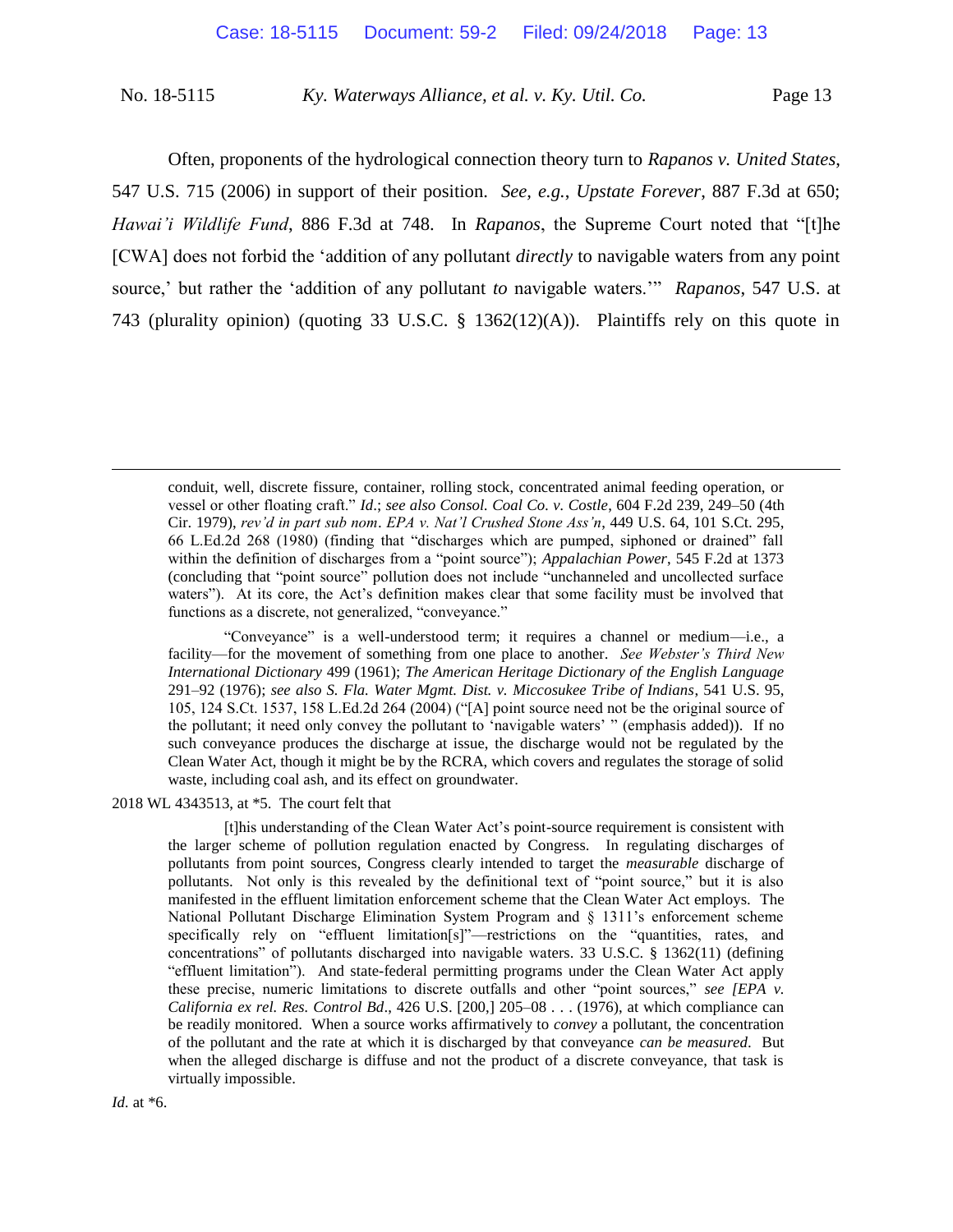support of their position. But the quote has been taken out of context in an effort to expand the scope of the CWA well beyond what the *Rapanos* Court envisioned.**<sup>9</sup>**

The courts and litigants to have relied on *Rapanos* in support of the hydrological connection theory have erred for a number of reasons. Not the least of which is that *Rapanos* is not binding here: it is a four-justice plurality opinion answering an entirely different legal question. *See id.* at 739 (concluding that certain wetlands and intermittent streams did not themselves fall within the CWA's definition of navigable waters). In any event, when Justice Scalia pointed out the absence of the word "directly" from  $\S$  1362(12)(A), he did so to explain that pollutants which travel through multiple *point sources* before discharging into navigable waters are still covered by the CWA. *Id.* at 743 ("The discharge into intermittent channels of any pollutant that naturally washes downstream likely violates [the CWA], even if the pollutants discharged from a point source do not emit 'directly into' covered waters, but pass 'through conveyances' in between." (emphasis omitted)). Justice Scalia's reference to "conveyances" the CWA's definition of a point source—reveals his true concern. He sought to make clear that intermediary point sources do not break the chain of CWA liability; the opinion says nothing of point-source-to-nonpoint-source dumping like that at issue here. And the facts in *Rapanos* confirm this to be true. The three wetlands that the Supreme Court defined out of the CWA in *Rapanos* were all linked to navigable waters by multiple different point sources (drains, ditches, creeks, and the like). *Id.* at 729-30. Thus, our holding today does not stand in conflict with the *Rapanos* plurality.

*Context.* This reading is strengthened in light of the CWA's other provisions and corresponding federal environmental laws. Invariably, courts that have adopted the hydrological connection theory rely heavily on the CWA's stated purpose of "restor[ing] and maintain[ing] . . . the Nation's waters." 33 U.S.C. § 1251(a); *see, e.g.*, *Upstate Forever*, 887 F.3d at 652 (reiterating this purpose and holding that rejecting the hydrological connection theory "would greatly undermine the purpose of the [CWA]"); *Hernandez v. Esso Standard Oil Co.*, 599 F. Supp. 2d 175, 180 (D.P.R. 2009) (adopting the hydrological connection theory on the

**<sup>9</sup>** Indeed, *Rapanos* itself *limited* the scope of the CWA by interpreting the phrase "navigable waters" narrowly. 547 U.S. at 757.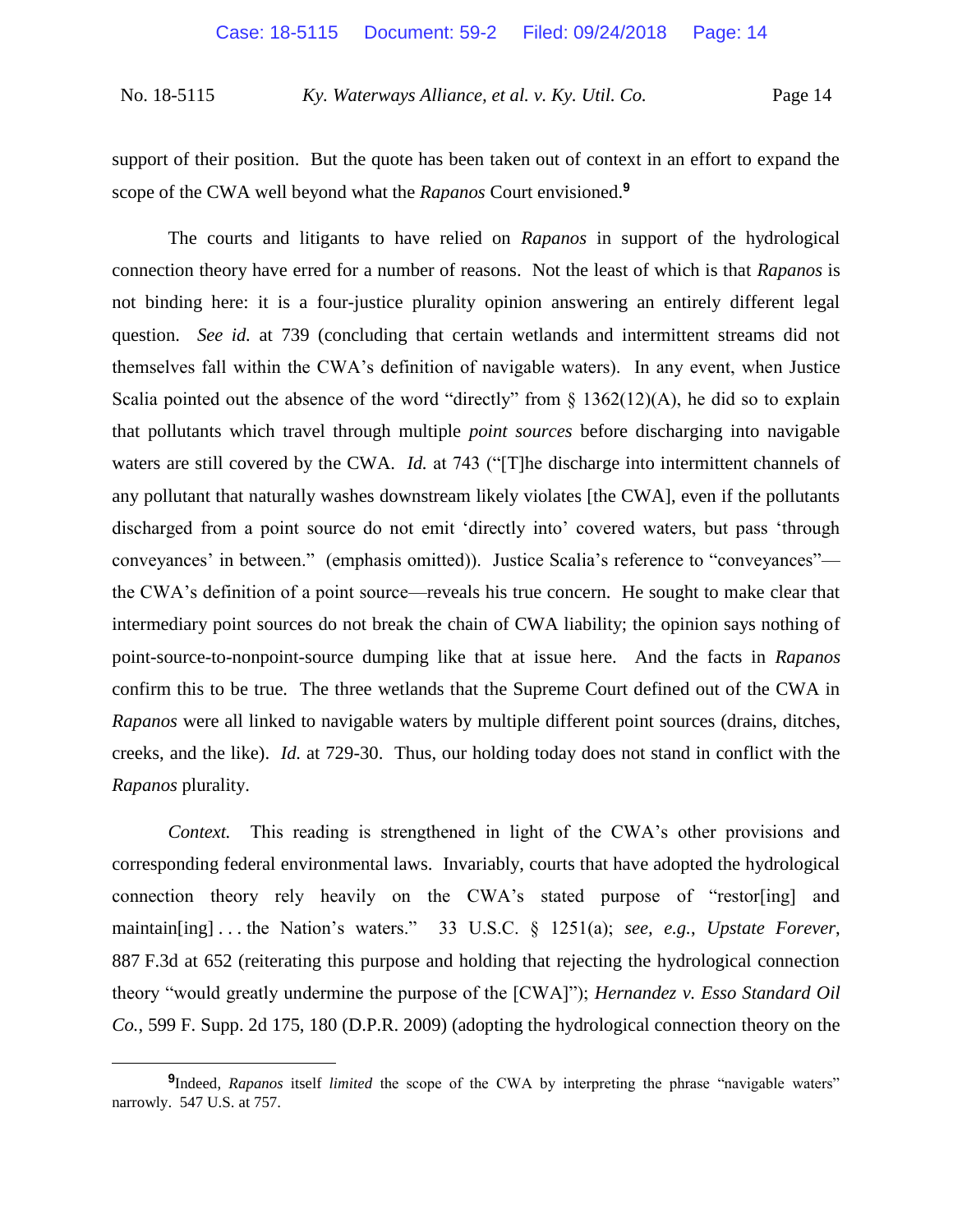"simple and persuasive" rationale that "since the goal of the CWA is to protect the quality of surface waters, any pollutant which enters such waters, whether directly or through groundwater, is subject to regulation by NPDES permit" (quoting *Wash. Wilderness Coal. v. Hecla Mining Co.*, 870 F. Supp. 983, 990 (E.D. Wash. 1994))). But such outsized reliance on § 1251(a) is misguided.

First, protecting navigable waters is only one of the CWA's expressly stated purposes. Just after declaring its intent to protect the "Nation's waters," the CWA makes clear that it is also designed to "recognize, preserve, and protect the primary responsibilities and rights of States to prevent, reduce, and eliminate pollution, [and] to plan the development and use . . . of land and water resources." 33 U.S.C. § 1251(b). For that reason, the CWA envisions significant state involvement in environmental regulation. That is why states are authorized to administer the NPDES permitting regime themselves. *Id.* § 1342(b). It is also why the CWA leaves all forms of nonpoint-source pollution to state regulation. *Id.* §§ 1311(a), 1362(12); *see also Consumers Power Co.*, 862 F.2d at 588. Those decisions that base their reasoning on the statute's stated purpose of protecting the nation's waters fail to recognize the CWA's corresponding purpose of fostering cooperative federalism.

Second, turning to a statute's purpose is a "last resort of extravagant interpretation," because Congress does not "pursue[] its purpose at all costs." *Rapanos*, 547 U.S. at 752 (plurality opinion). It is true that Congress sought to protect navigable waters with the CWA. 33 U.S.C. § 1251(a). But it also imposed several textual limitations on the means used to reach that goal. Had it wished to do so, Congress could have prohibited *all* unpermitted discharges of *all* pollutants to *all* waters. But it did not go so far. Instead, Congress chose to prohibit only the discharge of pollutants to "*navigable* waters from any *point source*." 33 U.S.C. § 1362(12)(A) (emphasis added). Thus, Congress did not pursue its stated goal "at all costs," because the CWA precludes federal regulation over non-navigable-water pollution and over nonpoint-source pollution. And the CWA's backdrop illustrates why Congress decided to develop this pointsource framework. Under the Federal Water Pollution Control Act and the Water Quality Act (the CWA's predecessors), enforcement failed—federal authorities were unable to trace pollution back to polluters. *See* S. Rep. No. 92-414 (1971), *as reprinted in* 1972 U.S.C.C.A.N.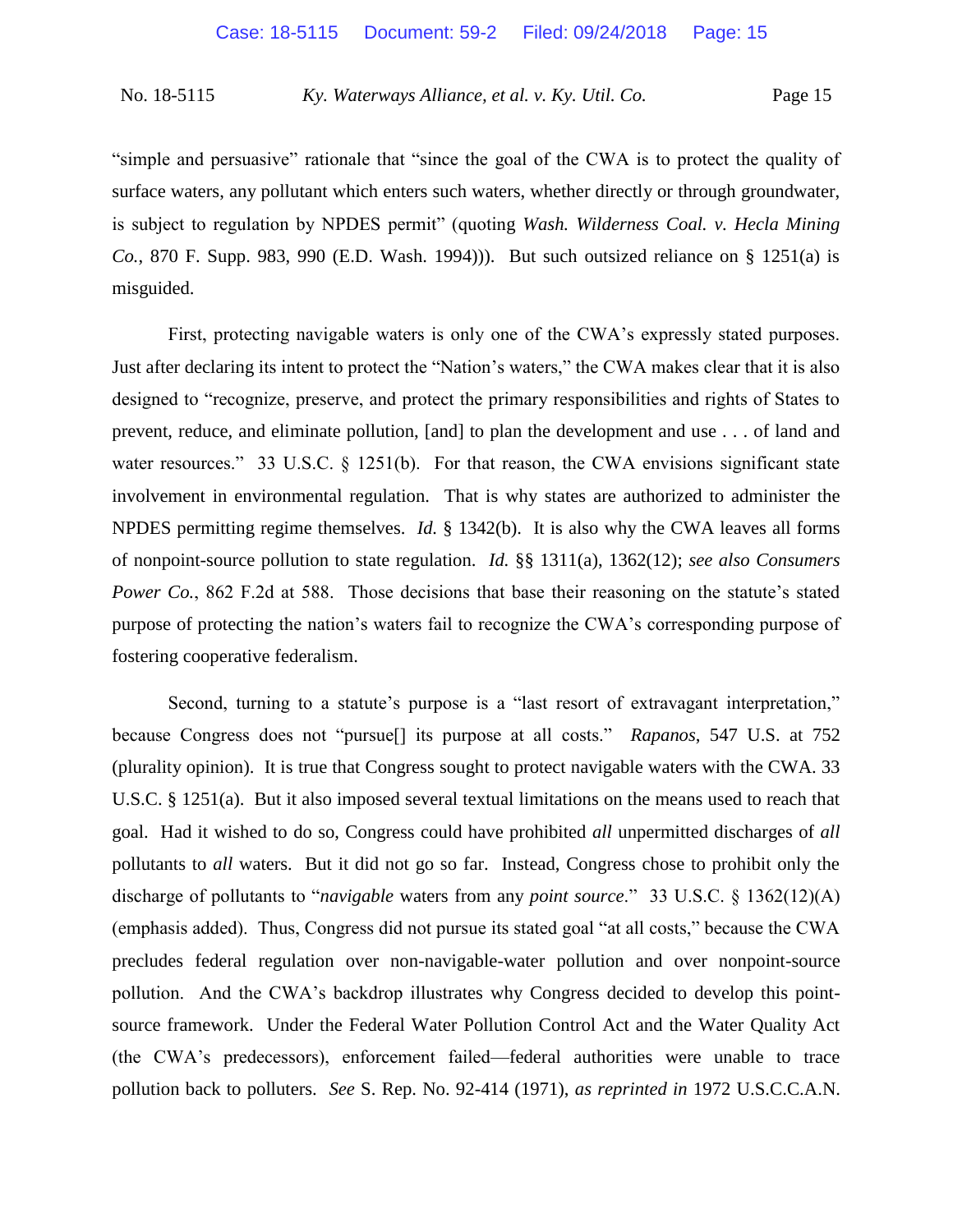3668, 3672. In response, Congress revamped the water pollution laws to focus on polluters (through the point-source requirement), rather than pollution. It left the rest to the states.

In addition to the CWA's stated purposes, other environmental statutes demonstrate why adopting either of Plaintiffs' theories of liability would be untenable. Specifically, RCRA is designed to work in tandem with other federal environmental protection laws, including the CWA. *See* 42 U.S.C. § 6905(b) ("The [EPA] shall integrate all provisions of [RCRA] for purposes of administration and enforcement and shall avoid duplication, to the maximum extent practicable, with the appropriate provisions of . . . [the CWA]."). For that reason, RCRA and the CWA should be read as complementary statutes, each addressed at regulating different potential environmental hazards. *Cf*. *Erlenbaugh v. United States*, 409 U.S. 239, 243-44 (1972) (statutes that "pertain to the same subject" may be treated "as if they were one law," because "whenever Congress passes a new statute, it acts aware of all previous statutes on the same subject" (quoting *United States v. Freeman*, 44 U.S. (3 How.) 556, 564 (1845))).

Reading the CWA to cover groundwater pollution like that at issue in this case would upend the existing regulatory framework. RCRA explicitly exempts from its coverage any pollution that is subject to CWA regulation. 42 U.S.C. § 6903(27). In that way, RCRA and the CWA are mutually exclusive—if certain conduct is regulated under the CWA and requires an NPDES permit, RCRA does not apply. Were we to read the CWA to cover KU's conduct here, KU's coal ash treatment and storage practices would be exempted from RCRA's coverage. But coal ash is solid waste, and RCRA is specifically designed to cover solid waste. *See id.* § 6902(a)(1). Reading the CWA so as to remove solid waste management practices from RCRA's coverage is thus problematic.

What is more problematic, though, is the fact that, pursuant to RCRA, the EPA has issued a formal rule that specifically covers coal ash storage and treatment. *See* 80 Fed. Reg. 21,302 (Apr. 17, 2015) (the "CCR Rule"). The CCR Rule was designed to regulate, among other things, coal ash ponds. *Id.* at 21,303. Yet because the EPA issued the CCR Rule under RCRA, reading the CWA to cover coal ash ponds would gut the rule. Adopting Plaintiffs' reading of the CWA would mean that any coal ash pond with a hydrological connection to a navigable water would require an NPDES permit, thus removing it from RCRA's coverage and, with it, the CCR Rule.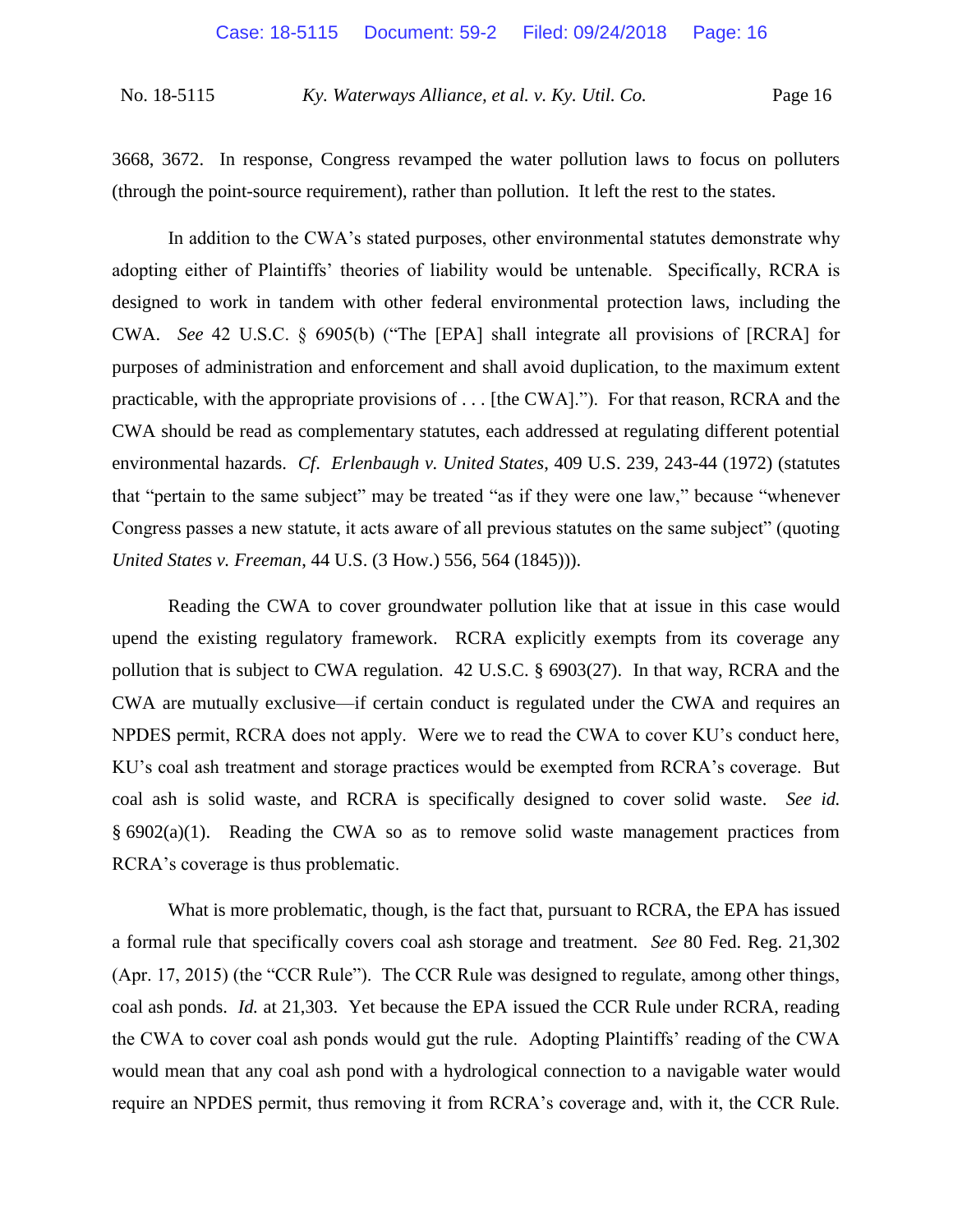Almost all coal ash ponds sit near navigable waterways because of the large amounts of water needed to operate coal-fired power plants. For this reason, adopting Plaintiffs' interpretation of the CWA would leave the CCR Rule virtually useless. We decline to interpret the CWA in a way that would effectively nullify the CCR Rule and large portions of RCRA. *See Hibbs v. Winn*, 542 U.S. 88, 101 (2004) ("A statute should be construed so that effect is given to all its provisions, so that no part will be inoperative or superfluous, void or insignificant." (quoting 2A N. Singer, Statutes and Statutory Construction § 46.06, 181-86 (rev. 6th ed. 2000))).

Our task is "not merely [to find] a reasonable interpretation, but the best one." *United States v. Zabawa*, 719 F.3d 555, 560 (6th Cir. 2013). Reading the CWA to extend liability to groundwater pollution is not the best one. For that reason, we reject both of Plaintiffs' theories of liability and affirm the district court's dismissal.**<sup>10</sup>**

## **B. RCRA Claim**

 $\overline{a}$ 

As discussed, the proper federal channel for Plaintiffs' complaint is RCRA. Fortunately for Plaintiffs, their complaint also alleges a RCRA violation. But unfortunately for them, the district court concluded that it lacked jurisdiction to hear that claim. Its reasoning was straightforward—it believed that the state had already implemented a plan designed to address the conduct about which Plaintiffs complained and thus it could not issue separate relief. In other words, the district court perceived that it could not redress the Plaintiffs' problems. Without a redressable claim, Plaintiffs lacked Article III standing, and the district court lacked jurisdiction. On appeal, KU urges us to affirm either because the district court lacked jurisdiction or because abstention was proper.

The motivation behind the district court's decision was sound: states are typically left to regulate their own environments and federal environmental regulatory statutes typically make

**<sup>10</sup>**While we do not rely on it in reaching this conclusion, the CWA's legislative history suggests that Congress was at least aware of the connection between groundwater and surface water pollution but nevertheless chose not to regulate groundwater directly. In support of a CWA amendment which would directly regulate groundwater, Representative Aspin noted: "If we do not stop pollution of ground waters through seepage and other means, ground water gets into navigable waters, and to control only navigable water and not ground water makes no sense at all." 118 Cong. Rec. 10,666 (1972) (remarks of Rep. Aspin). The House rejected that amendment. 118 Cong. Rec. 10,669 (1972). The Senate rejected several similar amendments. *See* S. Rep. No. 92-414 (1971), *as reprinted in* 1972 U.S.C.C.A.N. 3668, 3739.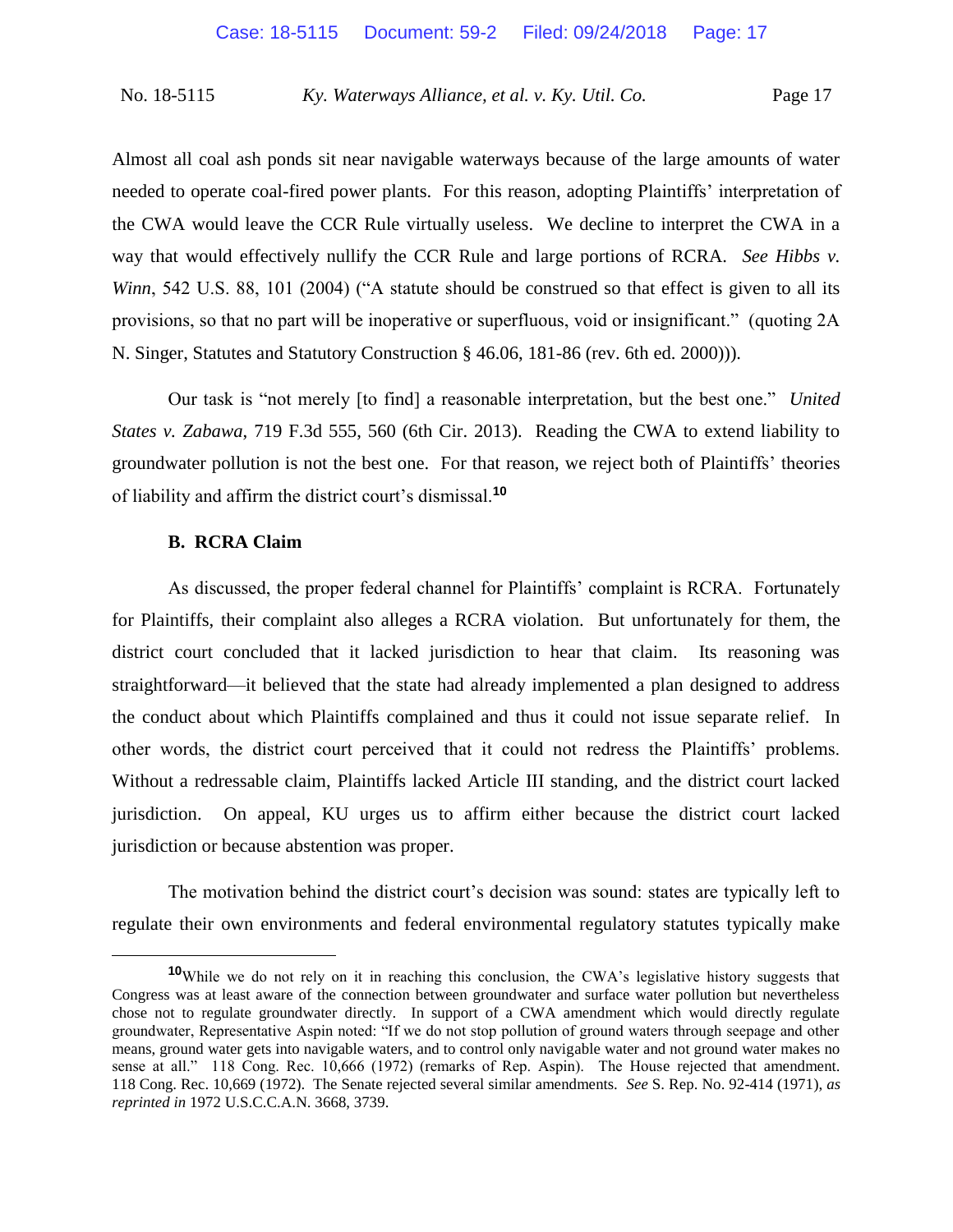room for state regulation. *See, e.g.*, 42 U.S.C. § 6902(a)(7) (one of RCRA's purposes is to create a "Federal-State partnership" wherein the EPA will "give a high priority to assisting and cooperating with States in obtaining full authorization of State programs"), §6926(b). Since Kentucky was regulating the challenged conduct under Kentucky law (albeit administratively), *see* Ky. Rev. Stat. § 224.70-110, the federal district court felt it was inappropriate to intervene. While we recognize that concern, the district court erred in concluding that it lacked jurisdiction because of it.

Plaintiffs filed their RCRA suit under 42 U.S.C. § 6972(a)(1)(B). To bring a claim under that section, a plaintiff must allege that a defendant's conduct presents "an imminent and substantial endangerment to health or the environment." *Id.* A number of procedural requirements also apply to a citizen suit under  $\S$  6972(a)(1)(B). The plaintiff must notify the EPA, the relevant state, and the alleged wrongdoer at least ninety days before filing suit. *Id.* § 6972(b)(2)(A). This gives the EPA and the state the opportunity to respond to the problem before allowing the citizen suit to commence. And if the state or EPA takes action in one of three statutorily prescribed ways, a citizen is barred from pursuing a RCRA citizen suit. *Id.*  § 6972(b)(2)(C) (the "diligent prosecution bar"). Provided a plaintiff meets RCRA's procedural requirements and the EPA or state does not take action, the citizen suit can proceed.

Here, Plaintiffs have met the strictures of RCRA's citizen-suit provision. They have alleged (and supported) an imminent and substantial threat to the environment they have provided the EPA and Kentucky ninety days to respond to those allegations, and neither the EPA nor Kentucky has filed one of the three types of actions that would preclude the citizen groups from proceeding with their federal lawsuit, *see id*. Thus, the district court had jurisdiction to hear Plaintiffs' RCRA claim and erred in holding otherwise.

As the district court recognized, this case looks like a strong contender for *Burford*  abstention at first glance. *See Burford v. Sun Oil Co.*, 319 U.S. 315 (1943). *Burford* instructs federal courts to avoid hearing cases where doing so would interfere with a state's regulatory efforts. *New Orleans Pub. Serv., Inc. v. Council of City of New Orleans*, 491 U.S. 350, 361 (1989). Here, Kentucky is actively regulating the problems Plaintiffs are worried about through the Agreed Order, and *Burford* might counsel federal courts against second-guessing the State's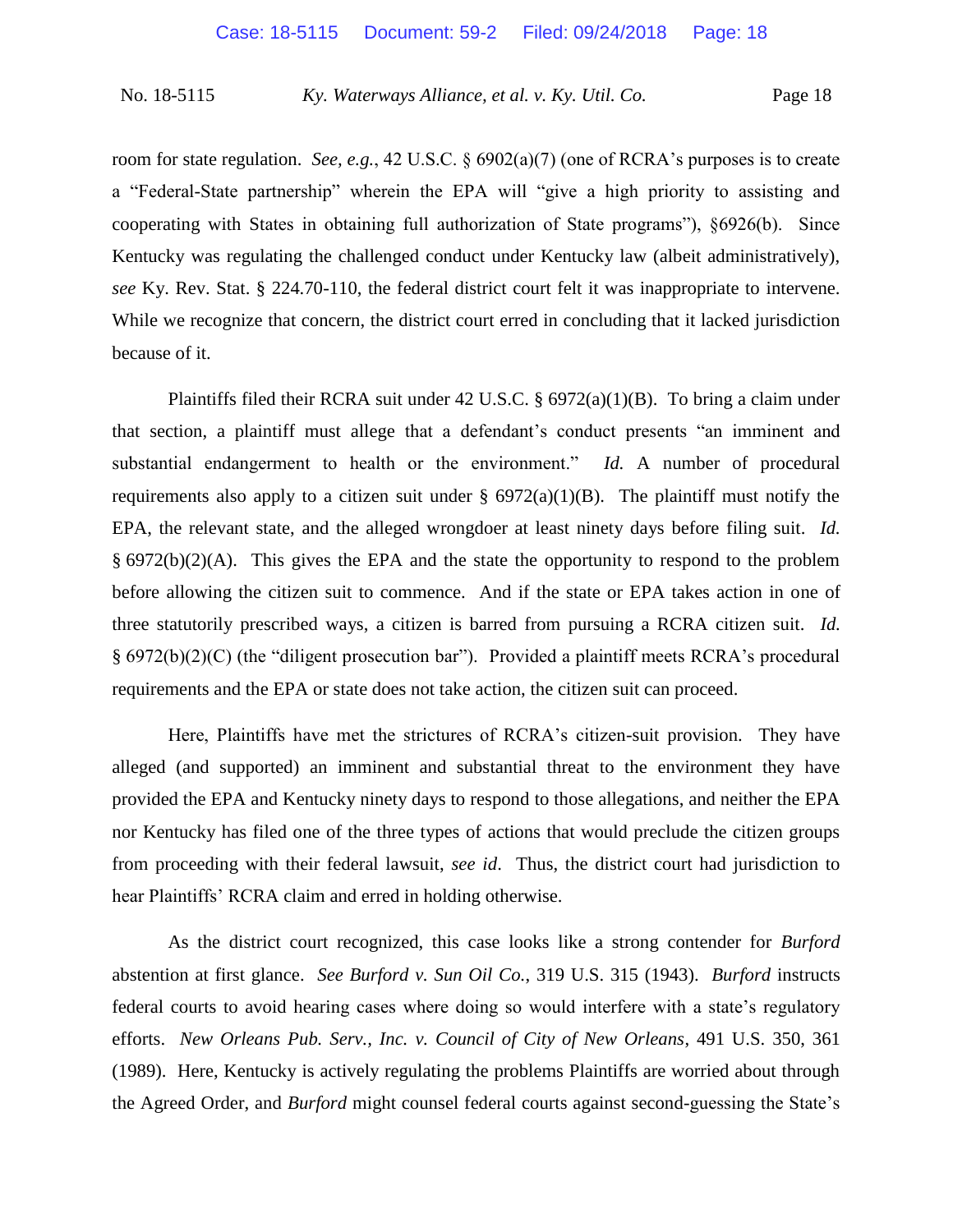decisions on that score. But applying *Burford* abstention here would be akin to grafting a new provision onto RCRA's diligent prosecution bar. Were we to abstain, we would effectively add a new component to that bar precluding citizen suits where a state is already trying to remedy the problem, regardless of the regulatory mechanism it is using. *See, e.g.*, *Chico Serv. Station, Inc. v. Sol Puerto Rico Ltd.*, 633 F.3d 20, 31 (1st Cir. 2011) ("To abstain in situations other than those identified in the statute . . . threatens an 'end run around RCRA.'" (quoting *PMC, Inc. v. Sherwin-Williams Co.*, 151 F.3d 610, 619 (7th Cir. 1998))). Doing so would substitute our own judgment about the appropriate balance of state and federal interests for the *ex-ante*  determination that Congress made regarding this balance when it enacted RCRA. *See* 42 U.S.C. § 6972(b)(2)(A)–(F); *Chico Serv. Station, Inc.*, 633 F.3d at 31. We cannot endorse such an approach.

Because Plaintiffs have met the requirements needed to pursue a RCRA citizen suit, and because *Burford* abstention is inappropriate where Congress has already considered which state actions should preclude federal intervention, the district court erred in holding that it lacked jurisdiction. The federal courts have jurisdiction over this RCRA claim and thus they must exercise it. *See Colo. River Watch Conservation Dist. v. United States*, 424 U.S. 800, 817 (1976) (federal courts have a "virtually unflagging obligation . . . to exercise the jurisdiction given them"). Accordingly, we reverse the district court's dismissal of Plaintiffs' RCRA suit for want of jurisdiction and remand for further proceedings.

## **III. CONCLUSION**

For the foregoing reasons, we AFFIRM the district court's dismissal of Plaintiffs' CWA suit. The CWA does not impose liability on surface water pollution that comes by way of groundwater. However, we REVERSE the district court's dismissal of Plaintiffs' RCRA claim. Plaintiffs have met the statutory requirements to bring that suit, and the district court must entertain it. The case is REMANDED for further proceedings on that claim.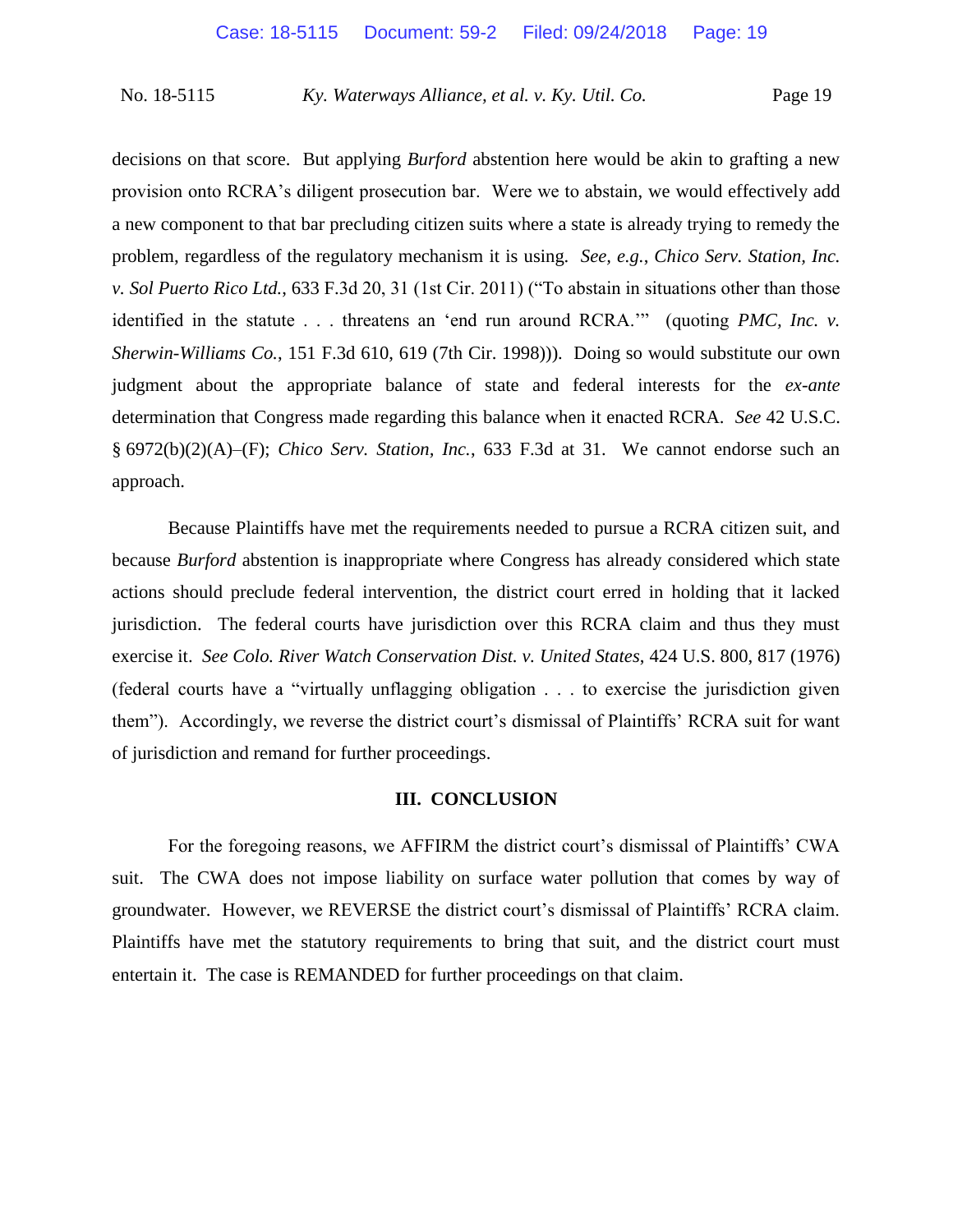$\overline{a}$ 

No. 18-5115 *Ky. Waterways Alliance, et al. v. Ky. Util. Co.* Page 20

# **CONCURRING IN PART AND DISSENTING IN PART** \_\_\_\_\_\_\_\_\_\_\_\_\_\_\_\_\_\_\_\_\_\_\_\_\_\_\_\_\_\_\_\_\_\_\_\_\_\_\_\_\_\_\_\_\_\_\_\_\_\_\_\_\_\_\_\_\_\_\_\_

\_\_\_\_\_\_\_\_\_\_\_\_\_\_\_\_\_\_\_\_\_\_\_\_\_\_\_\_\_\_\_\_\_\_\_\_\_\_\_\_\_\_\_\_\_\_\_\_\_\_\_\_\_\_\_\_\_\_\_\_

CLAY, Circuit Judge, concurring in part and dissenting in part. Can a polluter escape liability under the Clean Water Act ("CWA"), 33 U.S.C. §§ 1251–1387, by moving its drainage pipes a few feet from the riverbank? The Fourth and Ninth Circuits have said no. In two cases today,**<sup>1</sup>** the majority says yes. Because the majority's conclusion is contrary to the plain text and history of the CWA, I respectfully dissent from the majority's conclusion that Plaintiffs' CWA claim was properly dismissed. Meanwhile, I concur in the majority's determination that the district court erred by dismissing Plaintiffs' claim under the Resource Conservation and Recovery Act ("RCRA").

Plaintiffs have invoked the citizen-suit provision of the CWA, which provides that "any citizen may commence a civil action . . . against any person . . . who is alleged to be in violation of . . . an effluent standard or limitation under this chapter[.]" 33 U.S.C. § 1365(a). "For purposes of this section, the term 'effluent standard or limitation under this chapter' means," among other possibilities, "an unlawful act under subsection (a) of section 1311 of this title." § 1365(f). In turn, § 1311(a) prohibits "the discharge of any pollutant by any person[.]"

The broad sweep of a defendant's potential CWA liability is limited in two ways. First, Congress included a list of exceptions in § 1311(a) itself: the discharge of a pollutant is unlawful "[e]xcept in compliance with this section and sections 1312, 1316, 1317, 1328, 1342, and 1344 of this title." Second, Congress gave the phrase "discharge of a pollutant" a very specific definition: it means "any addition of any pollutant to navigable waters from any point source." 33 U.S.C. § 1362(12)(A). Taken together, Congress thus authorized citizen suits to prevent the "addition of any pollutant to navigable waters from any point source," *see* § 1362(12)(A), but if a listed statutory exception applies, *see* § 1311(a).

The majority argues that this standard cannot be satisfied when, as here, pollution travels briefly through groundwater before reaching a navigable water. Plaintiffs counter that such an

**<sup>1</sup>**The other case is Case No. 17-6155, *Tennessee Clean Water Network v. Tennessee Valley Authority*.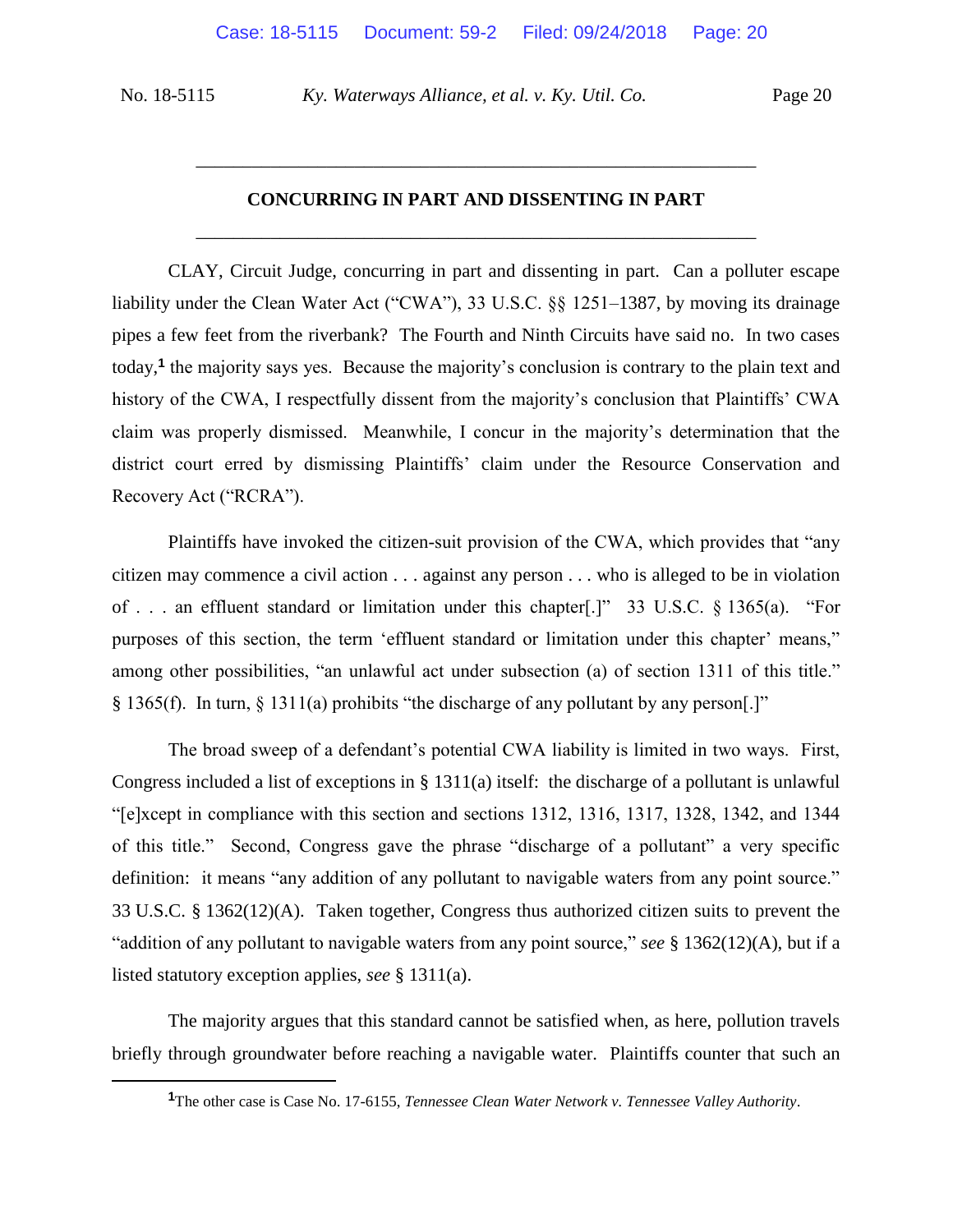exception has no statutory basis and would allow polluters to shirk their CWA obligations by placing their underground drainage pipes a few feet away from the shoreline. This case could have profound implications for those in this Circuit who would pollute our Nation's waters. And the issue is novel. This Court has never before considered whether the CWA applies in this context.

However, the Fourth and Ninth Circuits have. Both courts determined that a short journey through groundwater does not defeat CWA liability. *See Upstate Forever v. Kinder Morgan Energy Partners, L.P.*, 887 F.3d 637, 649–51 (4th Cir. 2018); *Hawai'i Wildlife Fund v. Cty. of Maui*, 886 F.3d 737, 745–49 (9th Cir. 2018). The Second Circuit reached a similar conclusion where the pollutants traveled briefly through fields (which are not necessarily point sources) and through the air. *See Concerned Area Residents for Env't v. Southview Farm*, 34 F.3d 114, 118–19 (2d Cir. 1994) (fields); *Peconic Baykeeper, Inc. v. Suffolk Cty.*, 600 F.3d 180, 188–89 (2d Cir. 2010) (air). Until today, no Circuit had come out the other way. The reason is simple: the CWA does not require a plaintiff to show that a defendant discharged a pollutant from a point source *directly* into navigable waters; a plaintiff must simply show that the defendant "add[ed] . . . any pollutant *to* navigable waters *from* any point source." *See* §§ 1362(12)(A) (emphases added), 1365(a), 1311(a); *Upstate Forever*, 887 F.3d at 650; *Hawai'i Wildlife Fund*, 886 F.3d at 749.

The Supreme Court addressed this precise issue in *Rapanos v. United States*, 547 U.S. 715 (2006). There, Justice Scalia's plurality opinion was explicit:

The Act does not forbid the "addition of any pollutant *directly* to navigable waters from any point source," but rather the "addition of any pollutant *to* navigable waters." [33 U.S.C.]  $\{ 1362(12)(A)$  (emphasis added);  $\{ 1311(a)$ . Thus, from the time of the CWA's enactment, lower courts have held that the discharge into intermittent channels of any pollutant *that naturally washes downstream* likely violates § 1311(a), even if the pollutants discharged from a point source do not emit "directly into" covered waters, but pass "through conveyances" in between. *United States v. Velsicol Chemical Corp.*, 438 F. Supp. 945, 946–947 (W.D.Tenn. 1976) (a municipal sewer system separated the "point source" and covered navigable waters). See also *Sierra Club v. El Paso Gold Mines, Inc.*, 421 F.3d 1133, 1137, 1141 (C.A.10 2005) (2.5 miles of tunnel separated the "point source" and "navigable waters").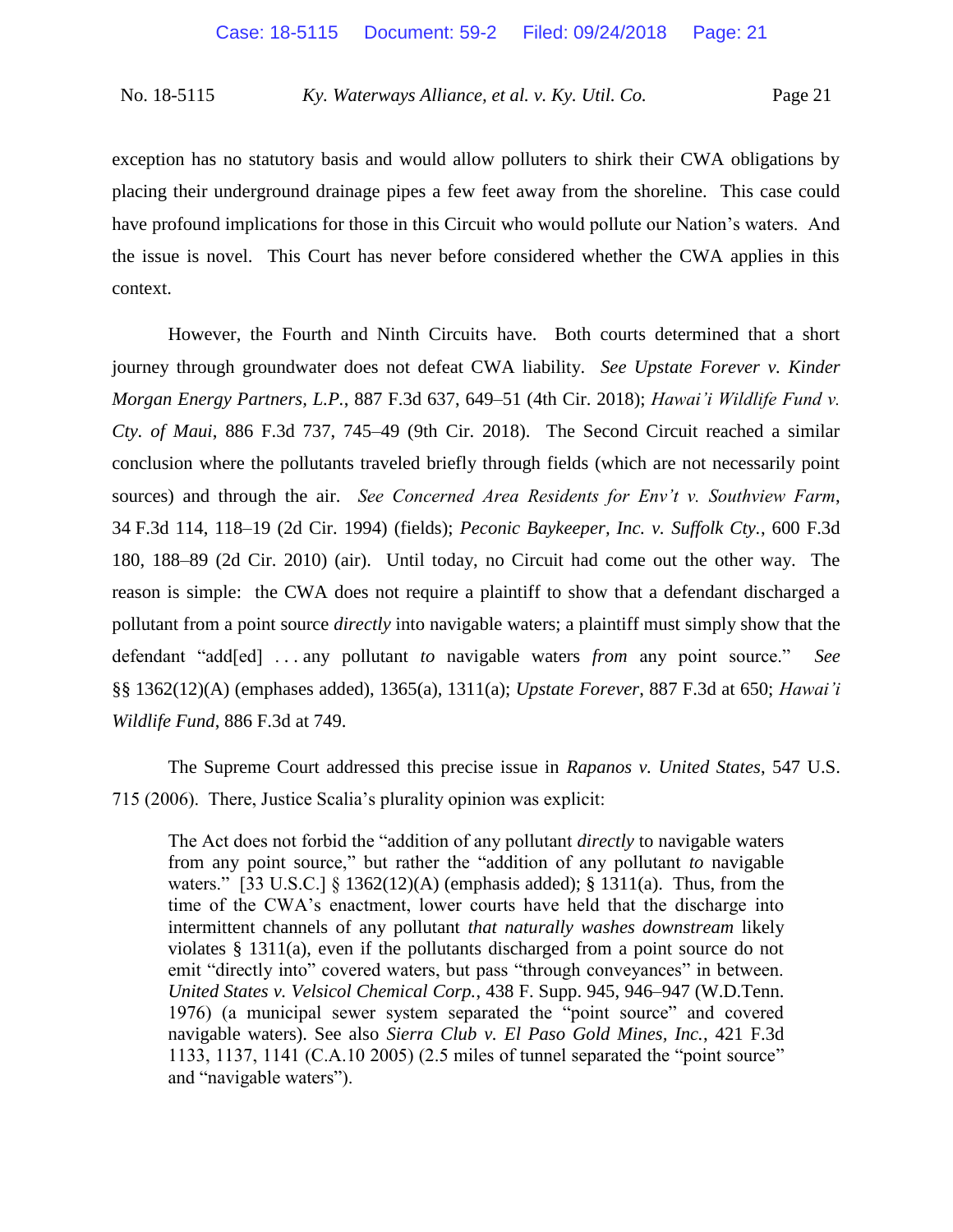*Id.* at 743 (plurality opinion) (emphasis in original). True, Justice Scalia's plurality opinion is not binding. But no Justice challenged this aspect of the opinion, and for good reason: the statutory text unambiguously supports it.

Further, applying the CWA to point-source pollution traveling briefly through groundwater before reaching a navigable water promotes the CWA's primary purpose, which is to "restore and maintain the chemical, physical, and biological integrity of the Nation's waters." 33 U.S.C. § 1251(a). By contrast, the majority's approach defeats the CWA's purpose by opening a gaping regulatory loophole: polluters can avoid CWA liability by discharging their pollutants into groundwater, even if that groundwater flows immediately into a nearby navigable water. This exception has no textual or logical foundation. As one district court observed,

it would hardly make sense for the CWA to encompass a polluter who discharges pollutants via a pipe running from the factory directly to the riverbank, but not a polluter who dumps the same pollutants into a man-made settling basin some distance short of the river and then allows the pollutants to seep into the river via the groundwater.

*See N. Cal. River Watch v. Mercer Fraser Co.*, No. C-04-4620 SC, 2005 WL 2122052, at \*2 (N.D. Cal. Sept. 1, 2005). In addition, this exception has no apparent limits. Based on the majority's logic, polluters are free to add pollutants to navigable waters so long as the pollutants travel through any kind of intermediate medium—for example through groundwater, across fields, or through the air. This would seem to give polluters free rein to discharge pollutants from a sprinkler system suspended above Lake Michigan. After all, pollutants launched from such a sprinkler system would travel "in all directions, guided only by the general pull of gravity." *See* Maj. Op. at 11. According to the majority, this would defeat CWA liability.**<sup>2</sup>**

**<sup>2</sup>**The majority declines to reverse the district court's other finding that a coal ash pond is a point source under the CWA, but suggests disagreement in a footnote. The CWA defines "point source" as "any discernible, confined and discrete conveyance," including "any pipe, ditch, channel, tunnel, conduit, well, discrete fissure, container, rolling stock, concentrated animal feeding operation, or vessel or other floating craft, from which pollutants are or may be discharged." 33 U.S.C. § 1362(14). The majority cites a recent Fourth Circuit case, *Sierra Club v. Va. Elec. & Power Co.*, No. 17-1952, --- F.3d ---, 2018 WL 4343513 (4th Cir. Sept. 12, 2018), which held that a coal ash pond is not a point source because it was a "static recipient[] of the precipitation and groundwater that flowed through [it]." 2018 WL 4343513 at \*6. Looking at the text of the CWA, however, shows that, *inter alia*, "ditch[es], well[s], container[s]," and "vessel[s]" are included in the definition. 33 U.S.C. § 1362(14). The canon of *ejusdem generis* states that "the general term must take its meaning from the specific terms with which it appears." *Retail Ventures, Inc. v. Nat'l Union Fire Ins. Co. of Pittsburgh*, 691 F.3d 821, 833 (6th Cir. 2012). The common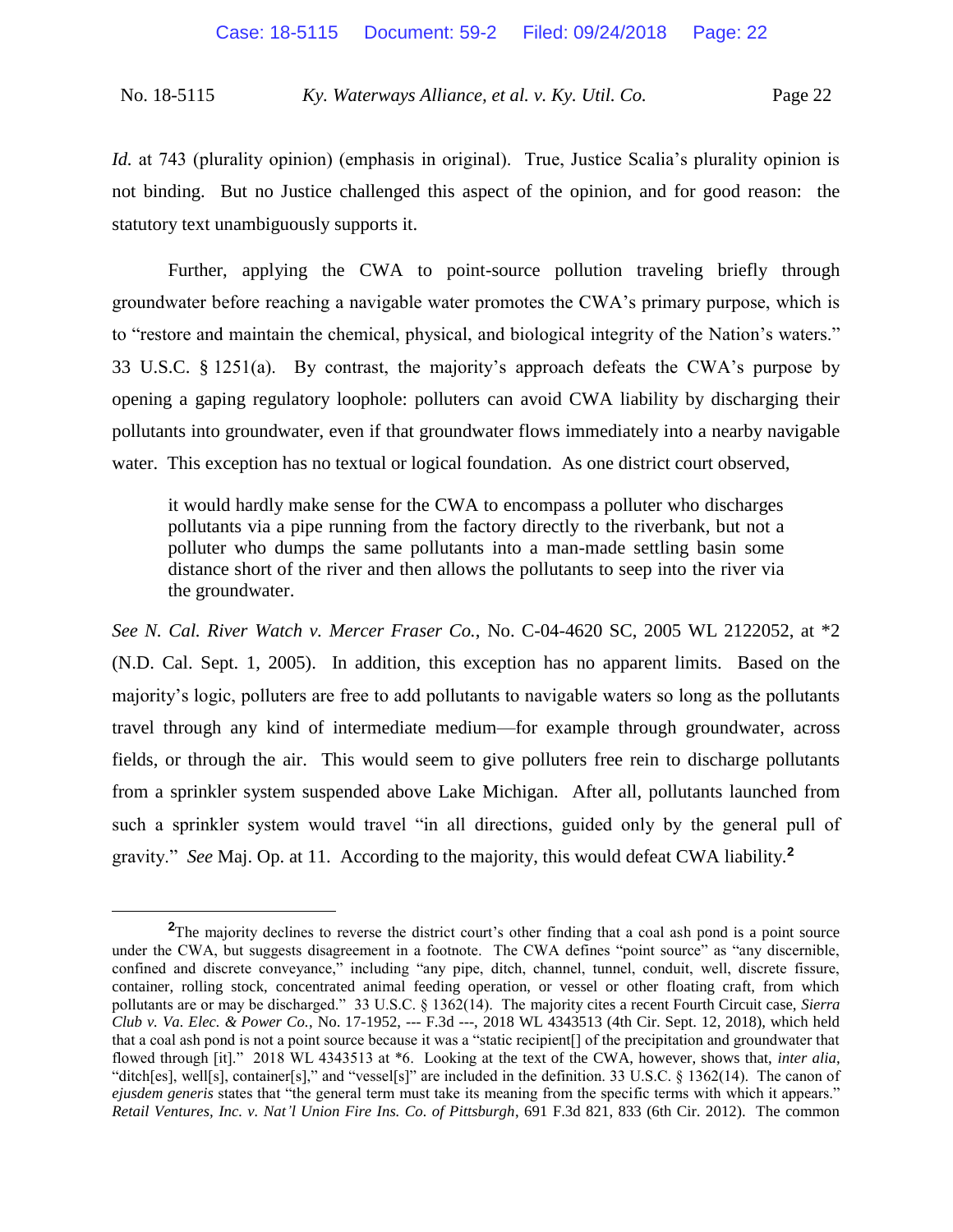I have a very different view. In cases where, as here, a plaintiff alleges that a defendant is polluting navigable waters through a complex pathway, the court should require the plaintiff to prove the existence of pollutants in the navigable waters and to persuade the factfinder that the defendant's point source is to blame—that the defendant is unlawfully "add[ing] . . . any pollutant to navigable waters from any point source." 33 U.S.C. § 1362(12)(A). The more complex the pathway, the more difficult the proof. Where these cases are plausibly pleaded, they should be decided on the facts.

Instead, the majority holds that a plaintiff may never—as a matter of law—prove that a defendant has unlawfully added pollutants to navigable waterways via groundwater. For its textual argument, the majority refers us to the term "effluent limitations." This term, the majority says, is defined as "restrictions on the amount of pollutants that may be 'discharged from point sources *into* navigable waters.'" Maj. Op. at 12 (quoting with emphasis 3 U.S.C. § 1362(11)). Seizing on the word "into"—which denotes "entry, introduction, insertion"—the majority concludes that the effluent-limitation definition implicitly creates an element of "directness." In other words, the majority reasons, "for a point source to discharge *into*  navigable waters, it must dump *directly* into those navigable waters[.]" *Id.* (emphasis in original).

denominator between wells, containers, ditches, and vessels is that each is a man-made, defined area where liquid collects. The canon of *ejusdem generis* thus suggests that man-made coal ash ponds are included in this definition. The Fourth Circuit instead cites a dictionary definition of "conveyance" as "a facility—for the movement of something from one place to another" without explaining how items like wells, containers, and vessels fit this definition. *Va. Elec. & Power Co.*, 2018 WL 4343513, at \*5 (quoting *Webster's Third New International Dictionary* 499 (1961)). The Fourth Circuit suggests that a container can be a point source only if it is in the act of conveying something, 2018 WL 4343513, at \*7, ignoring that the statutory definition includes "*any* … container … from which pollutants are or may be discharged." 33 U.S.C. § 1362(14) (emphasis added).

The Fourth Circuit's approach is further misguided in that it conflicts with the broad interpretation that federal courts have traditionally given to the phrase "point source." *See, e.g.*, *Simsbury-Avon Pres. Club, Inc. v. Metacon Gun Club, Inc.*, 575 F.3d 199, 219 (2d Cir. 2009) (quoting *Dague v. City of Burlington,* 935 F.2d 1343, 1354–55 (2d Cir. 1991), *rev'd on other grounds*, 505 U.S. 557 (1992)) ("[T]he definition of a point source is to be broadly interpreted."); *Cmty. Ass'n for Restoration of the Env't v. Henry Bosma Dairy*, 305 F.3d 943, 955 (9th Cir. 2002) (quoting *Dague,* 935 F.2d at 1354–55); *Cmty. Ass'n for Restoration of Env't (CARE) v. Sid Koopman Dairy*, 54 F. Supp. 2d 976, 980 (E.D. Wash. 1999) (citing *Dague,* 935 F.2d at 1354–55); *Yadkin Riverkeeper, Inc. v. Duke Energy Carolinas, LLC*, 141 F. Supp. 3d 428, 444 (M.D. N.C. 2015) (quoting *Dague,* 935 F.2d at 1354–55); *see United States v. Earth Scis., Inc.*, 599 F.2d 368, 373 (10th Cir. 1979) ("[T]he concept of a point source was designed to further [the CWA's regulatory] scheme by embracing the broadest possible definition of any identifiable conveyance from which pollutants might enter the waters of the United States."). By embracing a restrictive definition of what constitutes a point source, the Fourth Circuit jettisons these long-standing principles.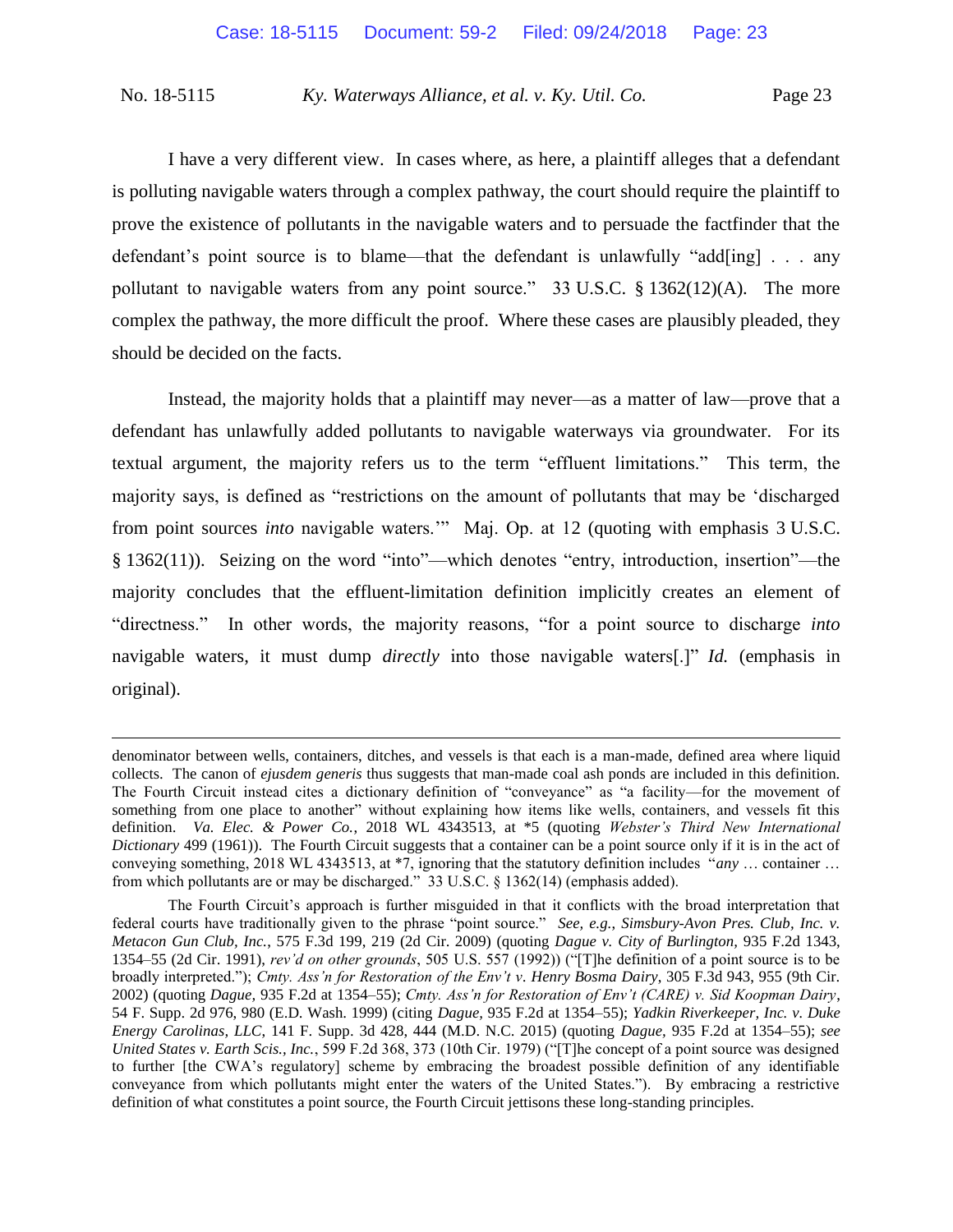The majority is way off the rails. First of all, "Congress 'does not alter the fundamental details of a regulatory scheme in vague terms or ancillary provisions—it does not, one might say, hide elephants in mouseholes." *Epic Sys. Corp. v. Lewis*, 138 S. Ct. 1612, 1626–27 (2018) (quoting *Whitman v. Am. Trucking Assns., Inc.*, 531 U.S. 457, 468 (2001)). The majority should heed this commonsense advice. Congress did not hide a massive regulatory loophole in its use of the word "into."

But more importantly, the majority's quoted definition of "effluent limitation" from § 1362(11)—the supposed origin of the loophole—is not relevant to this case. The citizen-suit provision uses the term "effluent standard or limitation"—not the term "effluent limitation." *See* 33 U.S.C. § 1365(f). As the majority itself argues, minor distinctions in statutory language sometimes matter. This one does. The phrase "effluent standard or limitation" is a term of art and is wholly distinct from the term "effluent limitation." This conclusion is supported not by tea leaves or a carefully selected dictionary, but rather by the CWA itself. The citizen-suit provision of the CWA provides that "effluent standard or limitation" means, among other things, "an unlawful act under subsection (a) of section 1311 of this title." 33 U.S.C. § 1365(a). Turning to § 1311(a), we find that, absent certain exceptions, "the discharge of any pollutant by any person shall be unlawful,"  $\S$  1311(a), and the "discharge of a pollutant" means "any addition of any pollutant *to* navigable waters from any point source," § 1362(12)(A) (emphasis added). Thus, even assuming the majority correctly parses the definition of "into"—a dubious proposition at best—the word "into" is not contained in any of the statutory provisions at issue. Rather, we find the word "to," which does not even arguably suggest a requirement of directness; the word "to" merely "indicate[s] movement or an action or condition suggestive of movement toward a place, person, or thing reached." *To*, Merriam-Webster Dictionary, https://www.merriam-webster.com/dictionary/to.

It is therefore entirely unclear why the majority relies on the definition of "effluent limitation." That definition is simply irrelevant to this lawsuit. As a result, the majority's criticisms of the approach taken by the Fourth and Ninth Circuits miss the mark. Indeed, the Fourth Circuit analyzed the correct statutory text when it rejected the argument that the citizensuit provision requires directness: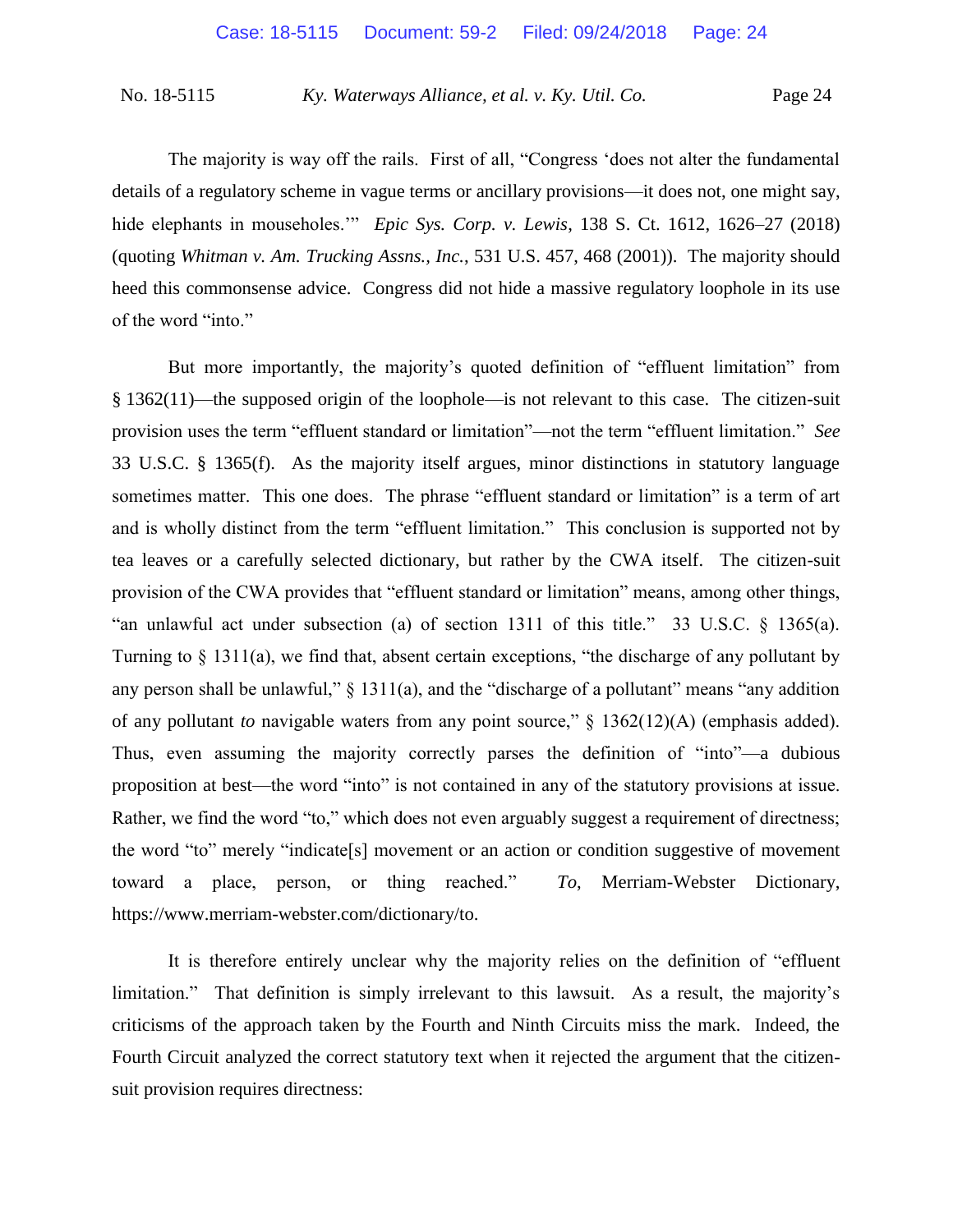[t]he plain language of the CWA requires only that a discharge come "from" a "point source." *See* 33 U.S.C. § 1362(12)(A). Just as the CWA's definition of a discharge of a pollutant does not require a discharge directly to navigable waters, *Rapanos*, 547 U.S. at 743, 126 S.Ct. 2208, neither does the Act require a discharge directly from a point source, *see* 33 U.S.C. § 1362(12)(A). The word "from" indicates "a starting point: as (1) a point or place where an actual physical movement . . . *has its beginning*." Webster's Third New International Dictionary 913 (Philip Babcock Gove et al. eds., 2002) (emphasis added); *see also* The American Heritage Dictionary of the English Language 729 (3d ed. 1992) (noting "from" indicates a "starting point" or "cause"). Under this plain meaning, a point source is the starting point or cause of a discharge under the CWA, but that starting point need not also convey the discharge directly to navigable waters.

*Upstate Forever*, 887 F.3d at 650 (footnote omitted). In short, if the majority would like to add a "directness" requirement to  $\S$  1311, it must fight the statutory text to get there.

In addition, the majority fails to meaningfully distinguish Justice Scalia's concurrence in *Rapanos*, which made clear that the CWA applies to indirect pollution. It is true that *Rapanos*  dealt with different facts. But it is irrelevant that the pollution in *Rapanos* traveled through point sources before reaching a navigable water, whereas the pollution in this case allegedly traveled through groundwater, which, according to the majority, is not a point source. In both cases, the legal issue is the same: whether the CWA applies to pollution that travels from a point source to navigable waters through a complex pathway. *See Rapanos*, 547 U.S. at 745 (asking whether "the contaminant-laden waters ultimately reach covered waters"). Indeed, Justice Scalia favorably cited the Second Circuit's discussion in *Concerned Area Residents for the Environment*. *Rapanos*, 547 U.S. at 744. In that case, pollutants traveled across fields—which "were not necessarily point sources themselves"—before reaching navigable waters. *Hawai'i Wildlife Fund*, 886 F.3d at 748. Given the Supreme Court plurality's endorsement of the Second Circuit's approach, the majority's attempt to distinguish *Rapanos* collapses.

Next, the majority warns that imposing liability would upset the cooperative federalism embodied by the CWA. On this view, the states alone are responsible for regulating pollution of groundwater, even if that pollution later travels to a navigable water. Wrong again. To be sure, the CWA recognizes the "primary responsibilities and rights of States" to regulate groundwater pollution. 33 U.S.C. § 1251(b). But imposing liability in this case would not marginalize the states. To the contrary, the district court in today's companion case made clear that disputes like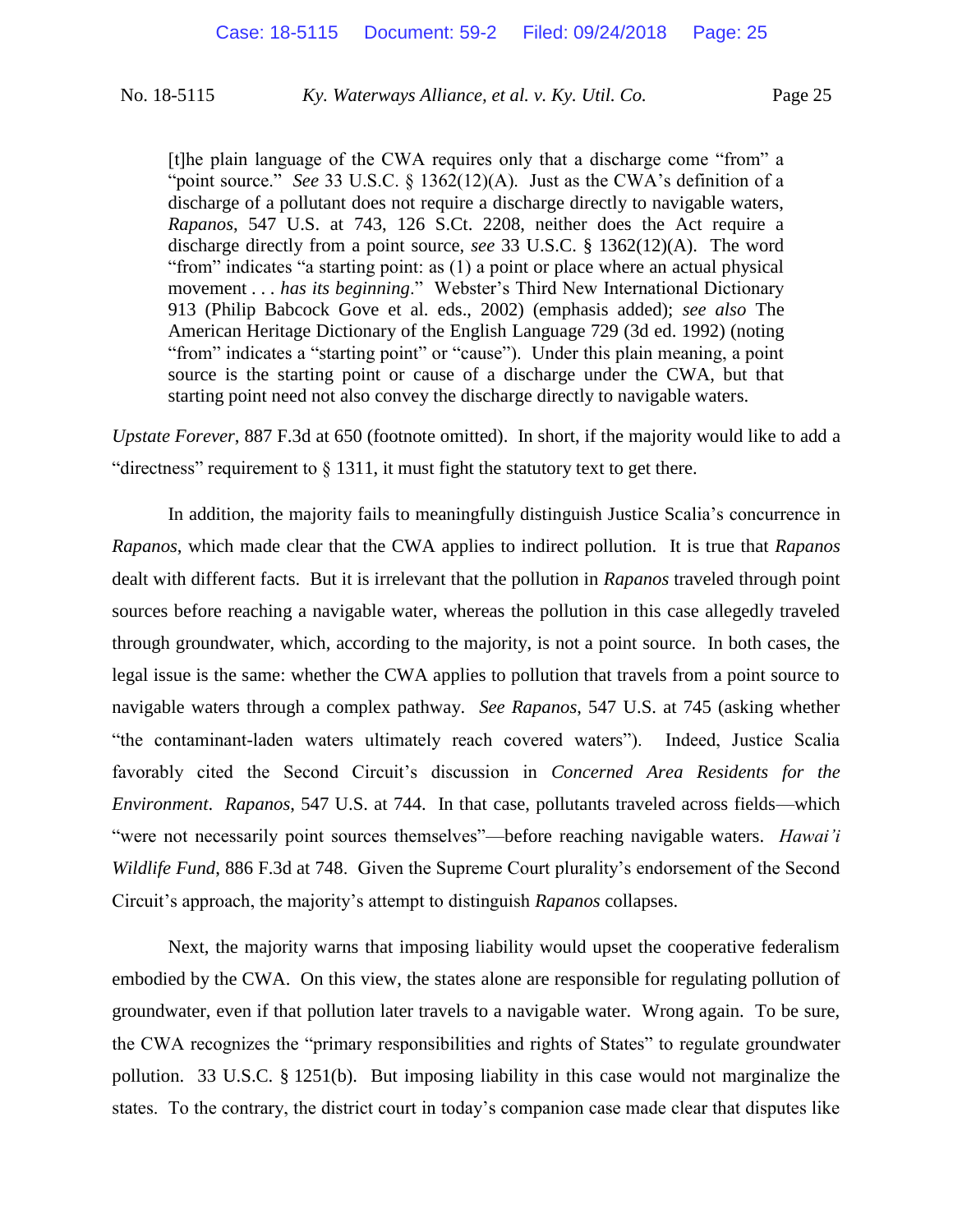this one do *not* involve regulating groundwater. *See Tennessee Clean Water Network*, 273 F. Supp. 3d at 826 ("The Court agrees with those courts that view the issue not as whether the CWA regulates the discharge of pollutants into groundwater itself but rather whether the CWA regulates the discharge of pollutants to navigable waters via groundwater." (quotation marks, alteration, and citation omitted)). Instead, the district court explained that the issue is the regulation of navigable water *via* groundwater. *Id.* This distinction was also clear to the Fourth and Ninth Circuits. *See Upstate Forever*, 887 F.3d at 652 ("We do not hold that the CWA covers discharges to ground water itself. Instead, we hold only that an alleged discharge of pollutants, reaching navigable waters . . . by means of ground water with a direct hydrological connection to such navigable waters, falls within the scope of the CWA."); *Hawai'i Wildlife Fund*, 886 F.3d at 749 ("[T]he County's concessions conclusively establish that pollutants discharged from all four wells emerged at discrete points in the Pacific Ocean . . . . We leave for another day the task of determining when, if ever, the connection between a point source and a navigable water is too tenuous to support liability under the CWA."). Accordingly, if Plaintiffs successfully prove the allegations in their complaint, imposing liability in this case would fit perfectly with the CWA's stated purpose: to "restore and maintain the chemical, physical, and biological integrity of the Nation's waters." 33 U.S.C. § 1251(a).

Finally, the majority offers a narrow reading of the CWA because, in its view, a more inclusive reading would render "virtually useless" the Coal Combustion Residuals ("CCR") Rule under RCRA. Maj. Op. at 17. The majority notes that if a polluter's conduct is regulated through a CWA permit, then RCRA does not also apply. The majority therefore suggests that a straightforward reading of the CWA is incompatible with RCRA. The majority would gut the former statute to save the latter.

But the EPA has already dismissed the majority's concern. Indeed, the EPA issued federal regulations on this issue many decades ago. The EPA's interpretation is that the industrial discharge of waste such as CCR is subject to regulation under both RCRA and the CWA: RCRA regulates the way polluters store CCR, and the CWA kicks in the moment CCR enters a navigable waterway. *See* 40 C.F.R. § 261.4(a)(2). The EPA first articulated this approach in a set of regulations from 1980, which provide that "[i]ndustrial wastewater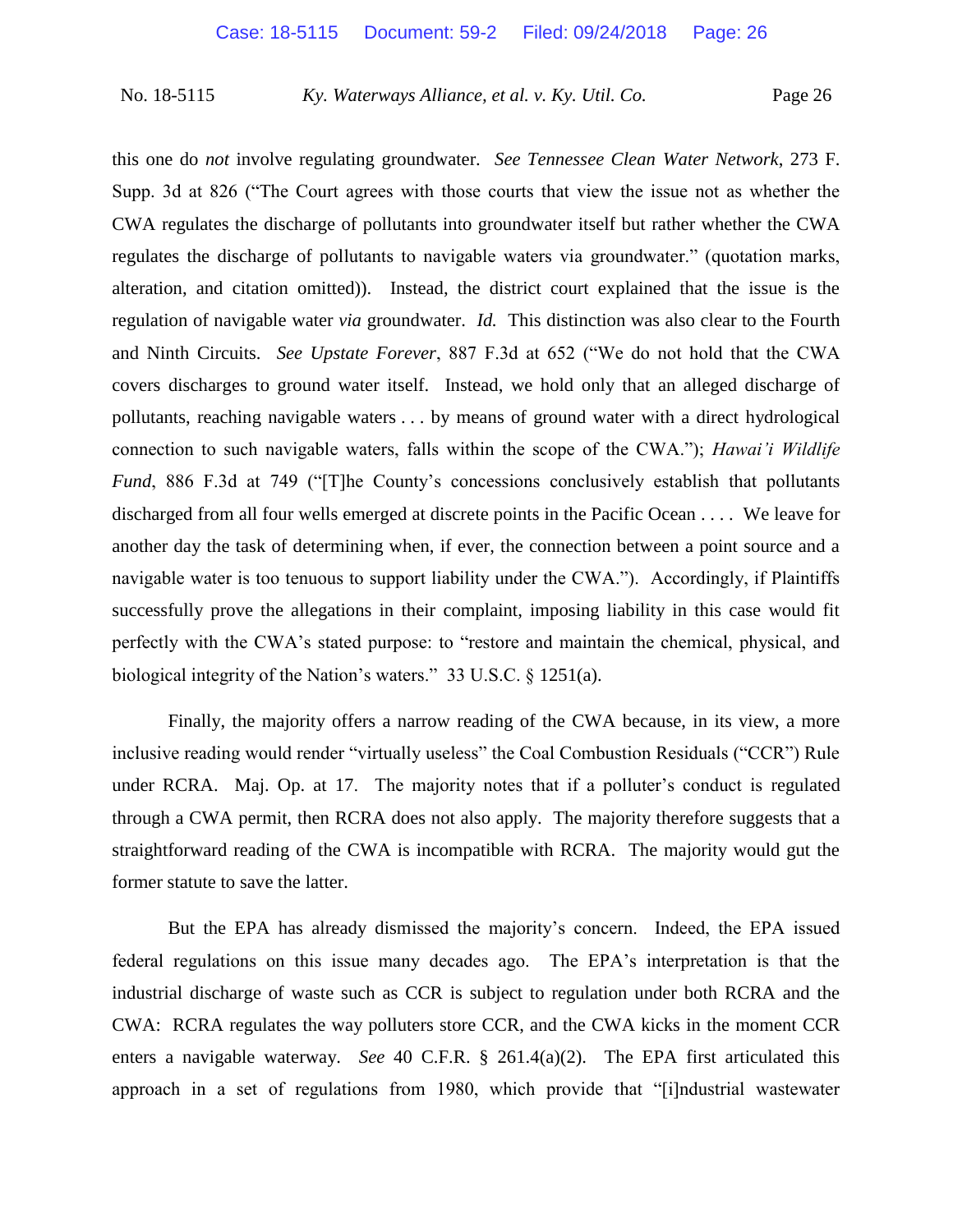discharges that are point source discharges subject to regulation under section 402 of the Clean Water Act" "are not solid wastes for the purpose of" the RCRA exclusion. 40 C.F.R. § 261.4(a)(2). This exclusion, the regulation explains, "applies only to the *actual point source discharge*. It does not exclude industrial wastewaters while they are being collected, stored or treated before discharge, nor does it exclude sludges that are generated by industrial wastewater treatment." § 261.4(a)(2) (comment) (emphasis added). Thus, under the EPA's reading, a polluter can be liable under RCRA for improperly storing CCR—even if the CCR never enters a navigable waterway. *See id.* Conversely, a polluter can be liable under the CWA for adding CCR to a navigable waterway—even if the polluter's storage methods comport with RCRA. *See id.* And of course, a polluter can be liable under both statutes if the polluter both improperly stores CCR and discharges it to a navigable waterway. *See id.*

The EPA settled any doubts on this matter by publishing a detailed description of its rationale in the Federal Register. *See* 45 Fed. Reg. 33098. The EPA explained that 40 C.F.R. § 261.4(a)(2) reflects the EPA's interpretation that regulation of a polluter's discharge of industrial waste to a navigable waterway pursuant to the CWA does *not* trigger the 42 U.S.C. § 6903(27) exclusion and therefore does *not* exempt that polluter's storage of CCR from regulation under RCRA:

The obvious purpose of the industrial point source discharge exclusion in Section 1004(27) was to avoid duplicative regulation of point source discharges under RCRA and the Clean Water Act. Without such a provision, the discharge of wastewater into navigable waters would be "disposal" of solid waste, and potentially subject to regulation under both the Clean Water Act and Subtitle C [of RCRA]. These considerations do not apply to industrial wastewaters prior to discharge since most of the environmental hazards posed by wastewaters in treatment and holding facilities—primarily groundwater contamination—cannot be controlled under the Clean Water Act or other EPA statutes.

Had Congress intended to exempt industrial wastewaters in storage and treatment facilities from all RCRA requirements, it seems unlikely that the House Report on RCRA would have cited, as justification for the development of a national hazardous waste management program, numerous damage incidents which appear to have involved leakage or overflow from industrial wastewater impoundments. *See, e.g.*, H.R. Rep. at 21. Nor would Congress have used the term "discharge" in Section 1004(27). This is a term of art under the Clean Water Act (Section 504(12)) and refers only to the "addition of any pollutant to navigable waters", not to industrial wastewaters prior to and during treatment.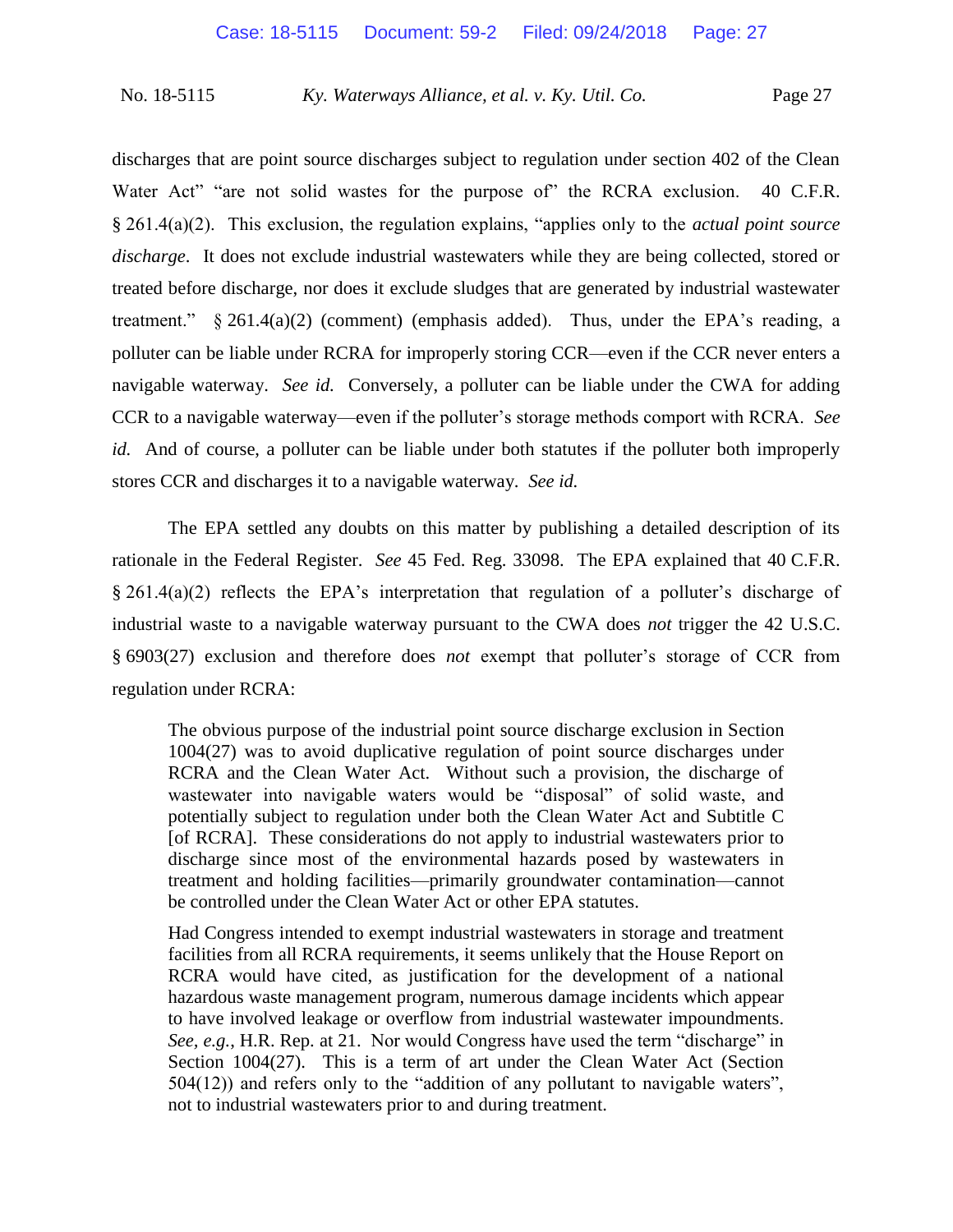Since the comment period closed on EPA's regulations, both Houses of Congress have passed amendments to RCRA which are designed to provide EPA with more flexibility under Subtitle C in setting standards for and issuing permits to existing facilities which treat or store hazardous wastewater. *See* Section 3(a)(2) of H.R. 3994 and Section 7 of S.1156. *See also* S. Rep. No. 96-173, 96th Cong., 1st Sess. 3 (1979); Cong. Rec. S6819, June 4, 1979 (daily ed.); Cong. Rec. H1094–1096, February 20, 1980 (daily ed.). These proposed amendments and the accompanying legislative history should lay to rest any question of whether Congress intended industrial wastewaters in holding or treatment facilities to be regulated as "solid waste" under RCRA.

45 Fed. Reg. 33098. Congress ratified the EPA's interpretation when it enacted amendments to RCRA, which the EPA said would "lay to rest" any concerns about whether industrial wastes like CCR are subject to regulation under both RCRA (in terms of their storage and treatment) and the CWA (in terms of their discharge to navigable waters). *Id.*; *see* Public Law 96-482. From this history, and from the text of the statutes, we can surmise that Congress intended to delegate to the EPA the power "to speak with the force of law" on this aspect of the interplay between RCRA and the CWA. *See United States v. Mead Corp.*, 533 U.S. 218, 229 (2001). Exercising this authority, the EPA reached an interpretation that is different from—and incompatible with—that of the majority.

Contravening bedrock principles of administrative law, the majority bulldozes the EPA's interpretation of its own statutory authority without even discussing the possibility of deference. But "[w]e have long recognized that considerable weight should be accorded to an executive department's construction of a statutory scheme it is entrusted to administer, and the principle of deference to administrative interpretations." *Chevron, U.S.A., Inc. v. Nat. Res. Def. Council, Inc.*, 467 U.S. 837, 844 (1984).

In *Chevron*, this Court held that ambiguities in statutes within an agency's jurisdiction to administer are delegations of authority to the agency to fill the statutory gap in reasonable fashion. Filling these gaps, the Court explained, involves difficult policy choices that agencies are better equipped to make than courts. 467 U.S., at 865–866, 104 S.Ct. 2778. If a statute is ambiguous, and if the implementing agency's construction is reasonable, *Chevron* requires a federal court to accept the agency's construction of the statute, even if the agency's reading differs from what the court believes is the best statutory interpretation.